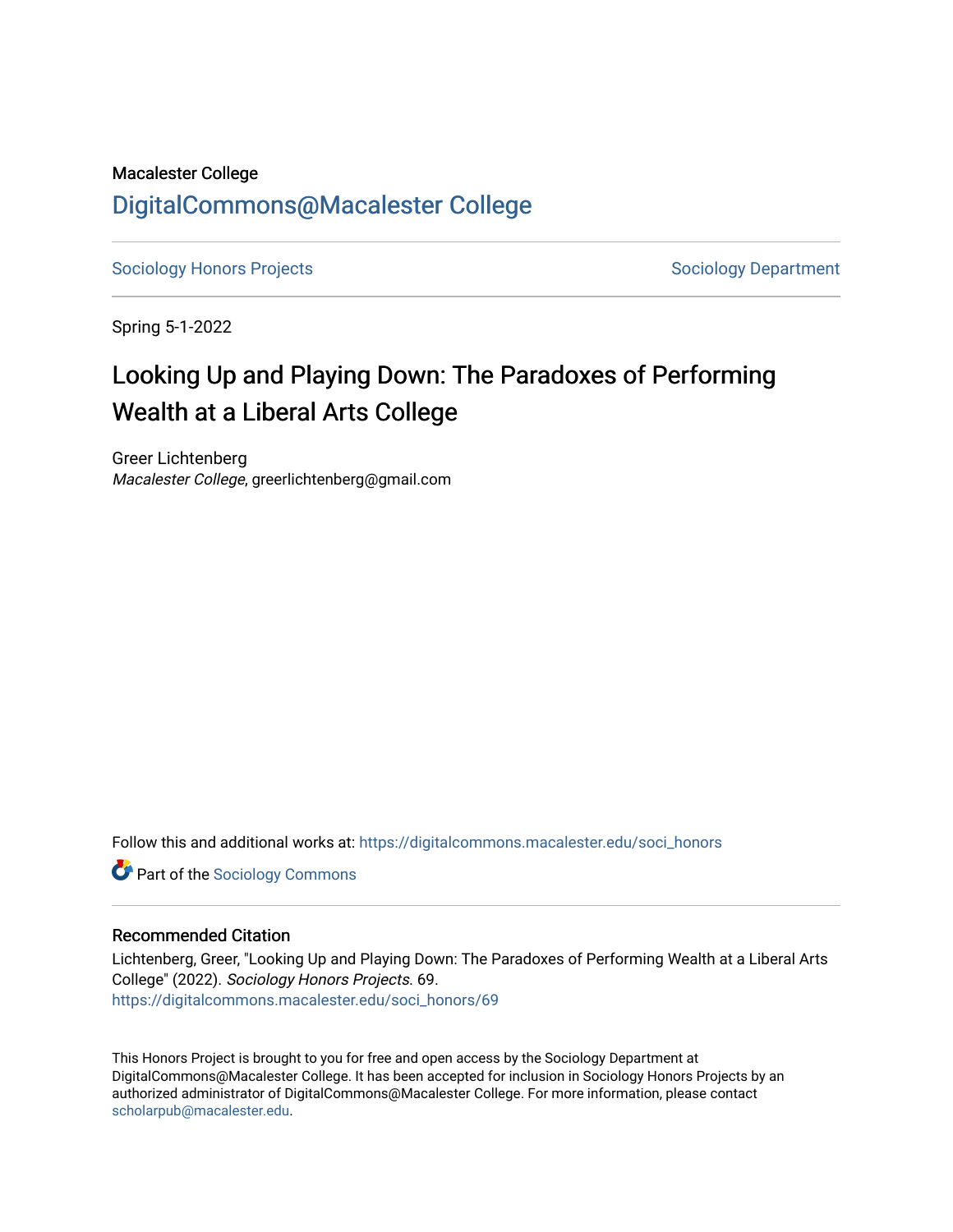Looking Up and Playing Down: The Paradoxes of Performing Wealth at a Liberal Arts College

> By Greer Lichtenberg

Honors Capstone Department of Sociology Macalester College

Spring 2022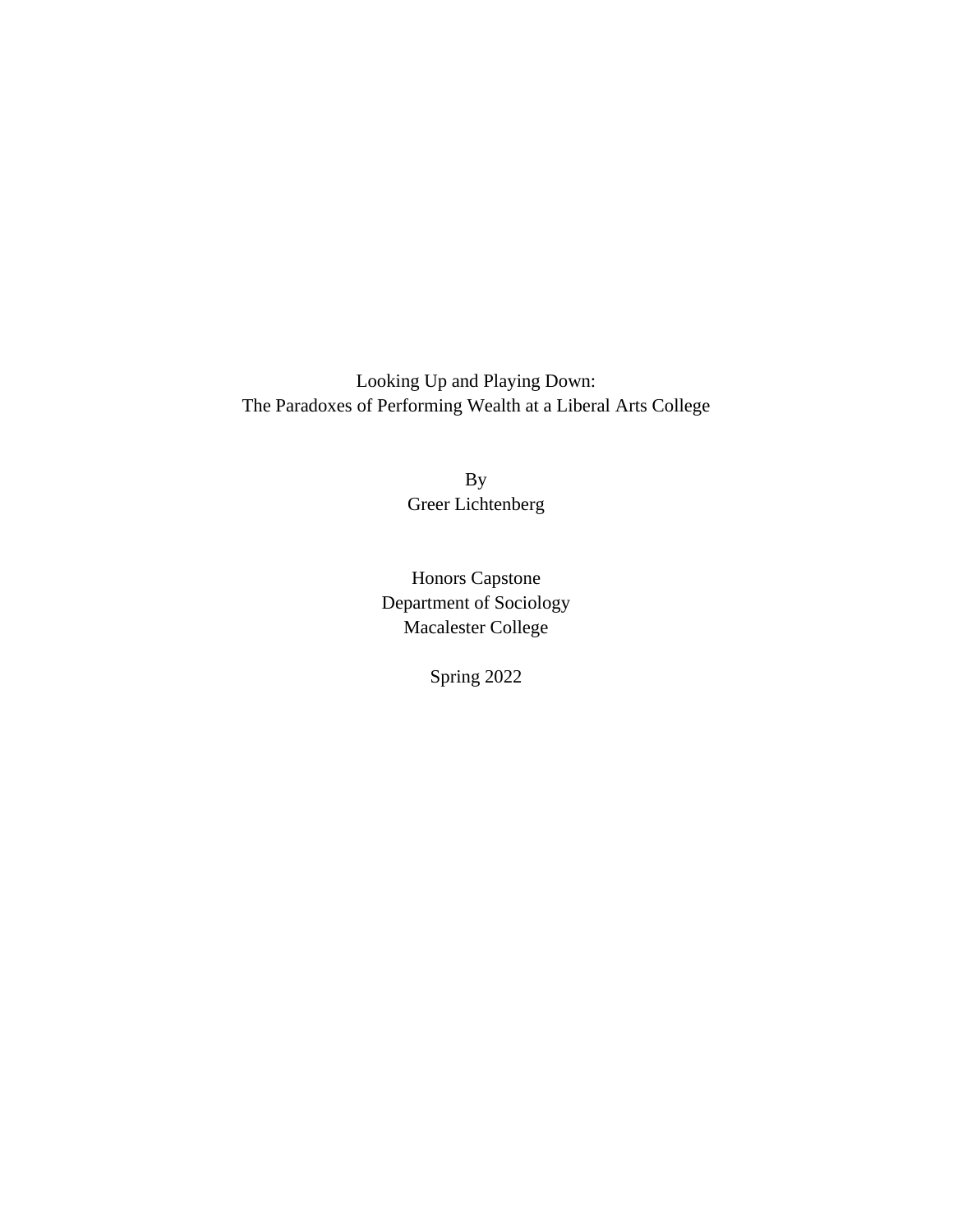## **Abstract**

Colleges and universities bring together people with varied economic backgrounds, but sociologists have demonstrated that social class and family resources stratify students' experience of higher education. In this paper, I examine how consumerist and activist cultures influence the meaning of money, which influences those who perform wealth. Using interview data from twenty-four students at a small liberal arts college in the midwest, I find dynamics of both displaying and playing down wealth which associate with guilt about money and family wealth, and attempts to distance oneself from the "oppressive" economic class. Together, these collective emotions create an overt culture of wealth hiding; however, these efforts fail to reduce the visibility of wealth inequality due to continued displays of wealth through engagement with the consumerist culture.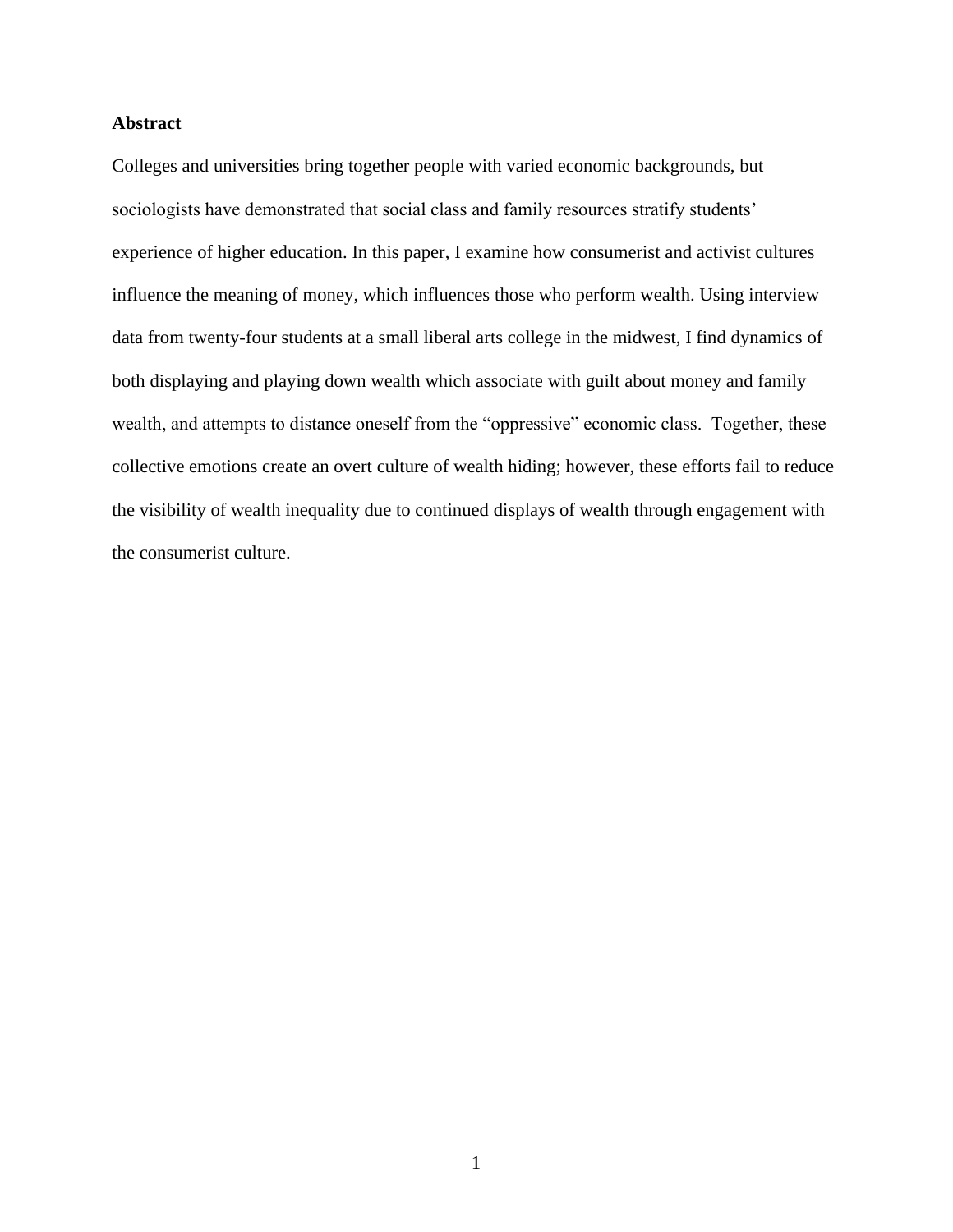#### **Introduction**

Socioeconomic status plays a significant role in how students experience higher education as it influences everything from access to resources to participation in classes and activities. There has been a great deal of prior research on socioeconomic differences in higher education (e.g., Armstrong and Hamilton 2013; Jack 2019; Takacs 2020), but it has not focused on how college students perceive their wealth, given the context of recent social movements calling for wealth redistribution (Lyke 2020; Igra et al. 2021).

To determine how the prevalence of both activism for economic justice and consumerism influence the culture surrounding money, specifically the ways that all students perceive wealth and how wealthy students perform their socioeconomic status, I interviewed twenty-four current students of various backgrounds at the pseudonymous Sinclair College. Sinclair College is a selective private liberal arts college with approximately 2000 students located in the Midwest in an urban area that has seen significant discussion about racial and economic justice in the past few years. Using prior research along with theoretical materials discussing performance theory (Butler 1990; Goffman 1956), I argue that the consumerist culture and prevalence of social movements for income inequality shape how students perform their wealth.

In this paper, I explore the paradox of the consumerist and activist cultures at Sinclair, the guilt of having access to wealth and thus being part of the "oppressive" class, and the ways in which students play down their wealth and display their class privilege. The activism for economic justice at Sinclair is a present part of campus life and draws more student awareness while the consumerist culture's role is more subtle. These two sets of cultural influences still operate interdependently and this relationship can be seen when observing trends within the student body. Although the combination of the activist and consumerist cultures has created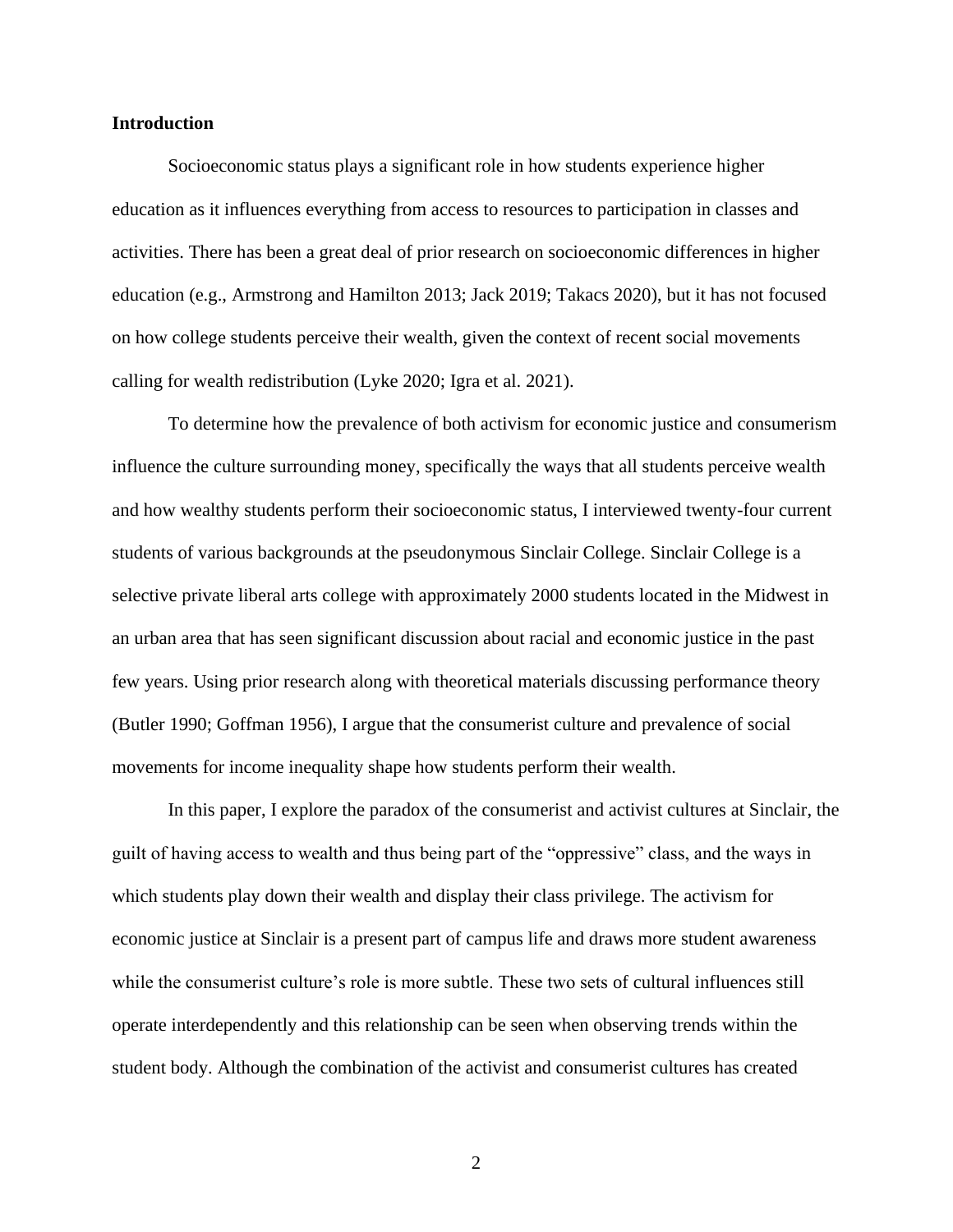pressure for students to hide their wealth through inauthentic performances of socioeconomic status in an attempt to avoid being seen as "oppressive" by their peers, many still perform their socioeconomic status through displays of class privilege. This narrative provides insight into how wealthy students approach acknowledging their privilege without sacrificing the benefits of that privilege.

I explore theories surrounding the cultural impacts of both consumption and efforts for economic equality, performance theory and specifically the performance of socioeconomic status, and prior research on misidentifying one's socioeconomic status in order to better frame my research question: how does the prevalence of activism and consumerism at Sinclair College impact the culture surrounding money, specifically how wealthy students feel about and perform their socioeconomic status? Two paradoxes of wealth in the liberal arts college setting emerged from my research. The first emerges when examining how students view money both as means for consumption and a site of morality, despite the ways that these conflict. This contradiction contributes to a sense of guilt around not wanting to appear oppressive and a culture of wealth hiding among wealthy students. At the same time, however, these students continue to perform their wealth through displays of class privilege, thus exhibiting the second paradox of wealth: how one plays down their wealth while simultaneously engaging in displays of wealth.

#### **Literature Review**

#### *Consumption and Activism*

To understand Sinclair College as the setting for my research, one must first look at the intersecting cultures of consumerism and activism, specifically activism for economic justice, both on college campuses and in modern society in general. There has been a sharp rise in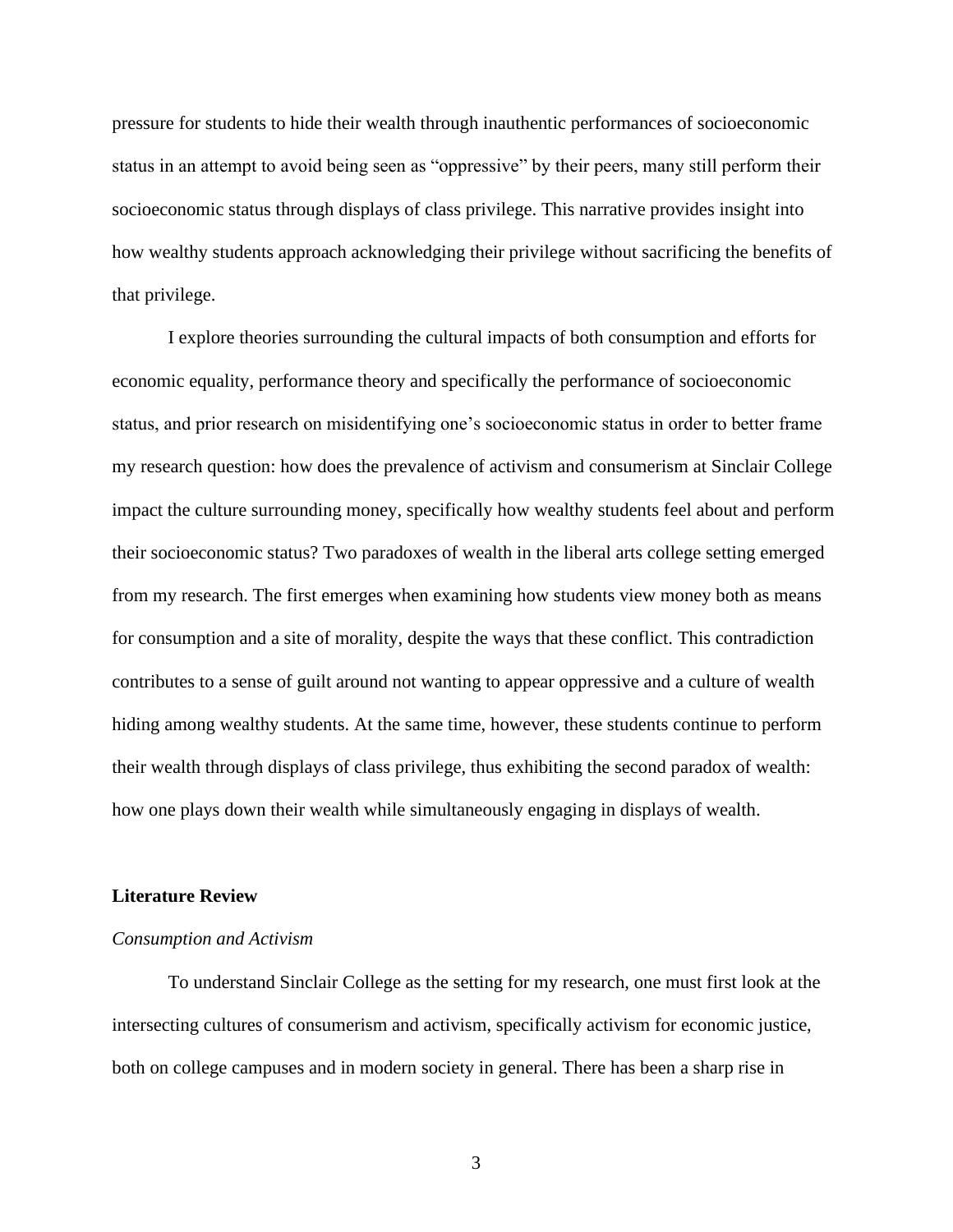consumerism in the United States over the past several decades, and in general, people now are spending more and saving less than in previous generations (Schor 1999). When specifically looking at college students, it is clear that they are spending more on convenience and entertainment (Levesque Ware 2002). Consumerism among current college students can, in part, be attributed to the culture in which they grew up; advertisers of children's products promoted the message that products are necessary for one's social survival (Schor 2005). Furthermore, consumerism has long been linked to pressure to "keep up" with one's peers in terms of what goods one has, and many college students make consumption decisions in order to establish acceptance among peers (Schor 1999; Levesque Ware 2002).

At the same time, however, there is a great deal of activism occurring on college campuses as well, as colleges often serve as a site to address larger societal issues (Reger 2018; Marine and Lewis 2019). This has become increasingly true with the use of social media as a medium for activism as it provides both a forum to learn about issues and a low-risk way to engage in activism (Reynolds and Mayweather 2017; Smith, Williamson, and Bigman 2020). It is also important to note that less affluent students tend to participate in activism at higher rates than their more affluent peers (Ozymy 2012). Similarly, those with experiences relating to systemic racism are more likely to notice and engage in activism surrounding instances of racism at their colleges (Smith et al. 2020). One form of activism that is increasing in popularity, especially among those with leftist and liberal political ideologies, is calls for wealth redistribution and reparations (Lyke 2020). This frequently occurs through crowdfunding websites like GoFundMe which have seen an unprecedented increase in use since March 2020, especially with requests for help with medical bills, lost wages, and food assistance (Igra et al. 2021). When specifically looking at the prevalence of wealth redistribution among young people,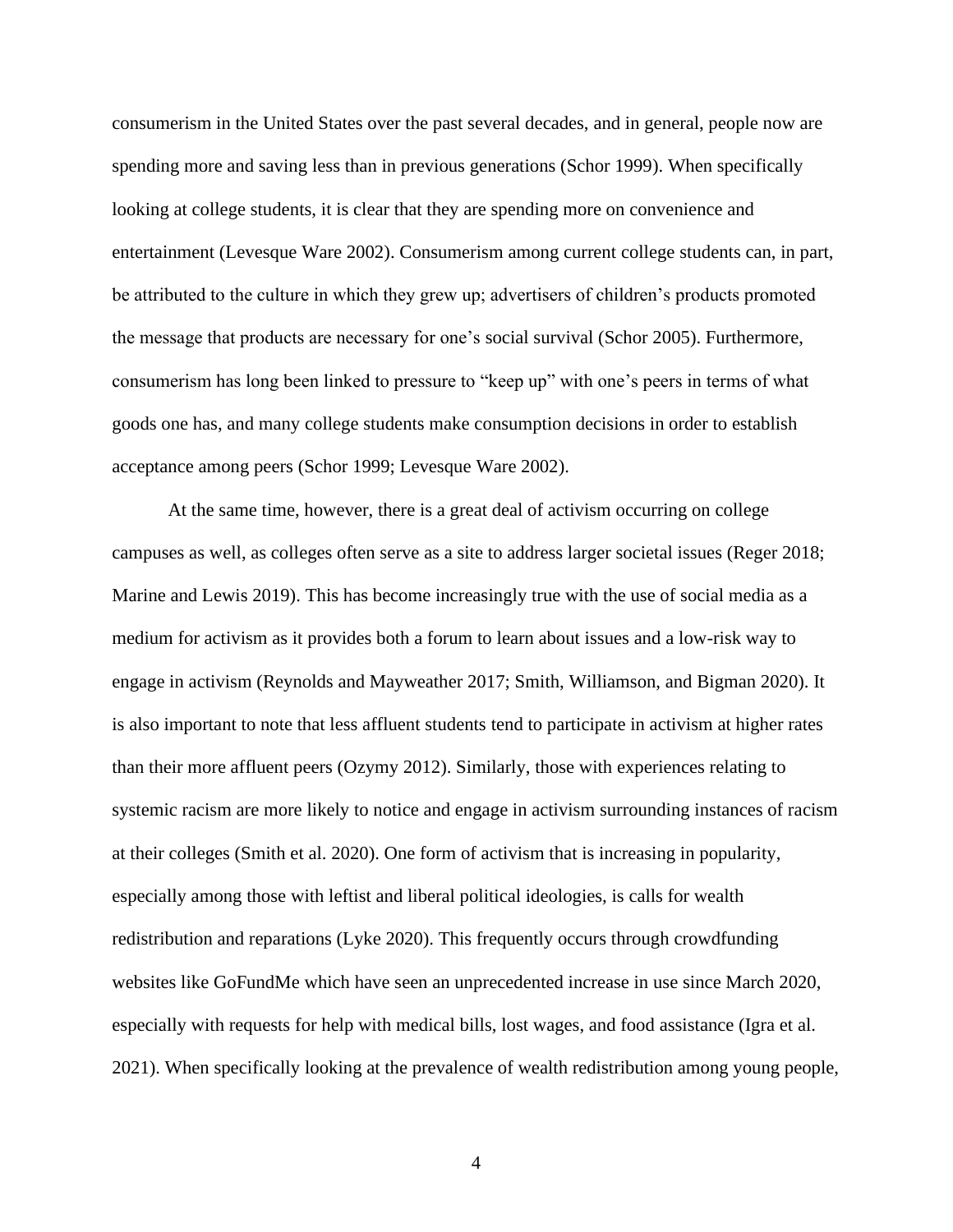one can turn to student-run mutual aid funds or organizations like Resource Generation, both of which encourage young people with access to generational wealth to examine their privilege and redistribute some of their wealth (Resource Generation).

Given the prevalence of both consumption and activism on college campuses, there has been a recent rise in attempts to be an "ethical" or "green" consumer. While there is still pressure to spend to fit in (Schor 1999; Levesque Ware 2002), it has now shifted to fitting in through giving the appearance of "morally good" consumption choices as there is an increased awareness of the impact of consumption decisions on society (Giesler and Veresiu 2014). People now frequently make consumption decisions with objectives regarding social, environmental, and political change (Connolly and Prothero 2008; Sassatelli 2006; Warde 2015). However, it is important to note that while these choices are often made as a way to assert individual power over broader issues like climate change, they are not actual solutions to the problem at hand (Connolly and Prothero 2008). Thus, it can be argued that these consumption decisions are made with the objective of how one is perceived by others for making that choice, indicating that these decisions are performative.

#### *Perceptions and Performances of Wealth*

In order to better understand how the performances of socioeconomic status will be discussed in this paper, one must first look at how both Butler (1990) and Goffman (1956) consider performance. Butler argues that all social categories are performances that occur through the repetition of stylized acts and that this performance is for the "mundane social audience" as well as for the actors themselves (1990). This means that one is performing their socioeconomic status at all times, regardless of whether or not they consider their actions to be a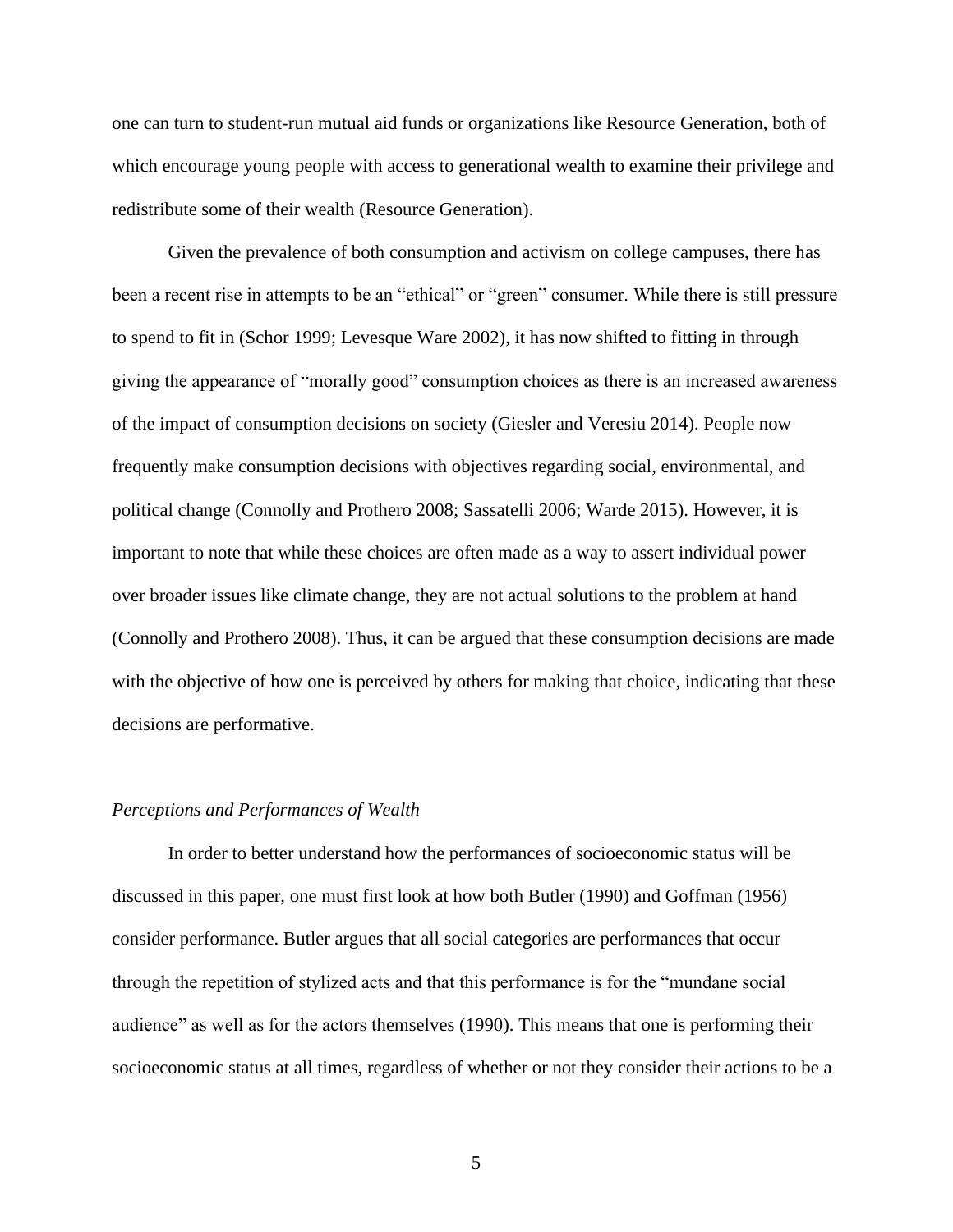performance. At the same time, Goffman argues that performances occur when someone's "frontstage" actions which are visible to an audience do not align with their "backstage" actions which occur when no audience is present (1956). Using this theory, I hypothesize that students will consciously attempt to perform a socioeconomic status different from their own in an attempt to conform to the "normal" student identity. Halvorsen (2019) notes that middle-class aspirations to the tastes of upper-classes can lead to a difference in performance between the frontstage and backstage. Thus, two levels of performance can occur simultaneously as one can perform their socioeconomic status both consciously and unconsciously.

The idea of socioeconomic status being a performance one embodies draws on the idea that cultural capital is, in part, embodied, meaning it is expressed through language, mannerisms, and preferences (Bourdieu 1984; Khan 2011). The other aspects of cultural capital—that it is objective through cultural goods or institutionalized through qualifications and credentials—are important as well (Bourdieu 1984). However, they are less significant when looking at the idea of performing one's socioeconomic status as the qualifications that make one an elite have shifted significantly (Khan 2011; Peterson and Kern 1996). In a college setting specifically, cultural capital often manifests through cultural taste and institutional knowledge, also known as the hidden curriculum (Calarco 2018; Jack 2019; Takacs 2020). Other prior research has documented that pressures surrounding money in college, including pressure to act a certain way, have led to negative outcomes for lower-income students, including feelings of isolation and self-sorting by socioeconomic status (Armstrong and Hamilton 2013).

Finally, it is important to understand how people tend to misidentify their socioeconomic statuses either externally to other peers or internally in terms of how they perceive themselves. One may misidentify in an attempt to be seen as ordinary rather than pretentious, to represent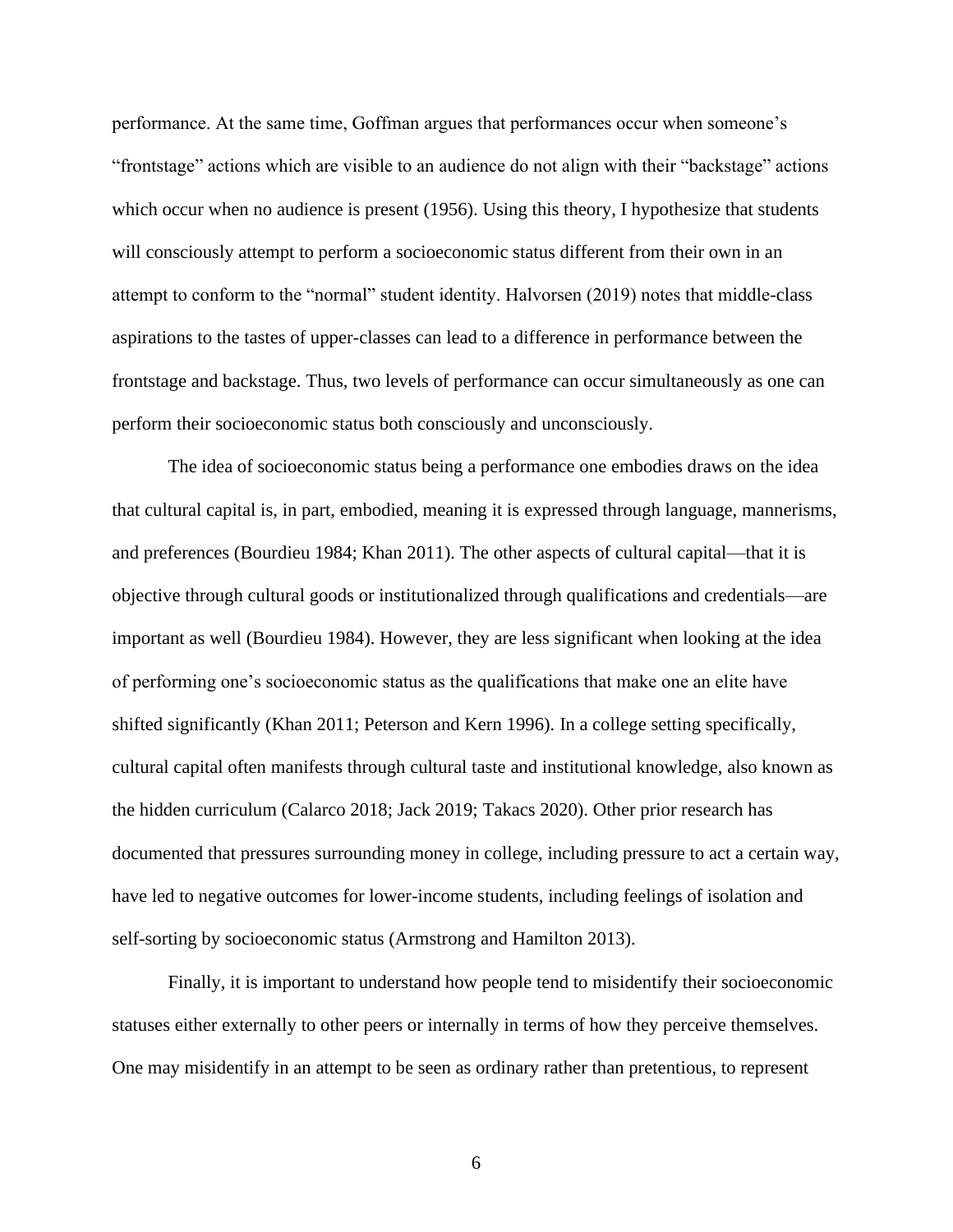more humble beginnings, or because their extended family history shapes their identity (Friedman, O'Brien, McDonald 2021). Furthermore, many distance themselves from their wealth by being upwardly oriented and comparing themselves to those with more money or by differentiating themselves as "good" rich people rather than "bad" rich people (Sherman 2017). In both of these cases, wealthy individuals create a separate category away from wealth and the stigma associated with it. Cultural capital often manifests through cultural taste and institutional knowledge, also known as the hidden curriculum (Calarco 2018; Jack 2019; Takacs 2020). Other prior research has documented that pressures surrounding money in college, including pressure to act a certain way, have led to negative outcomes for lower-income students, including feelings of isolation and self-sorting by socioeconomic status (Armstrong and Hamilton 2013).

#### **Data and Methods**

This project draws from an existing set of interview data that I collected during the summer of 2021 consisting of twenty-four interviews with current students at a small liberal arts college. Interviews proved to be the most effective method of data collection as they allowed students to fully explore concepts around identity and money in a way that survey data could not. Through my interviews, I was able to hear stories and reflections that demonstrated morality and emotional valence in ways that would not have been possible through participant observation. There were several drawbacks to this method of data collection, including partiality and performance for an external audience, yet it still proved to be an effective method nonetheless. The following paragraphs will explore how the data was collected, who is included in the sample, how the sample compares to the overall population of the school, how the interviews were conducted, and what topics were covered.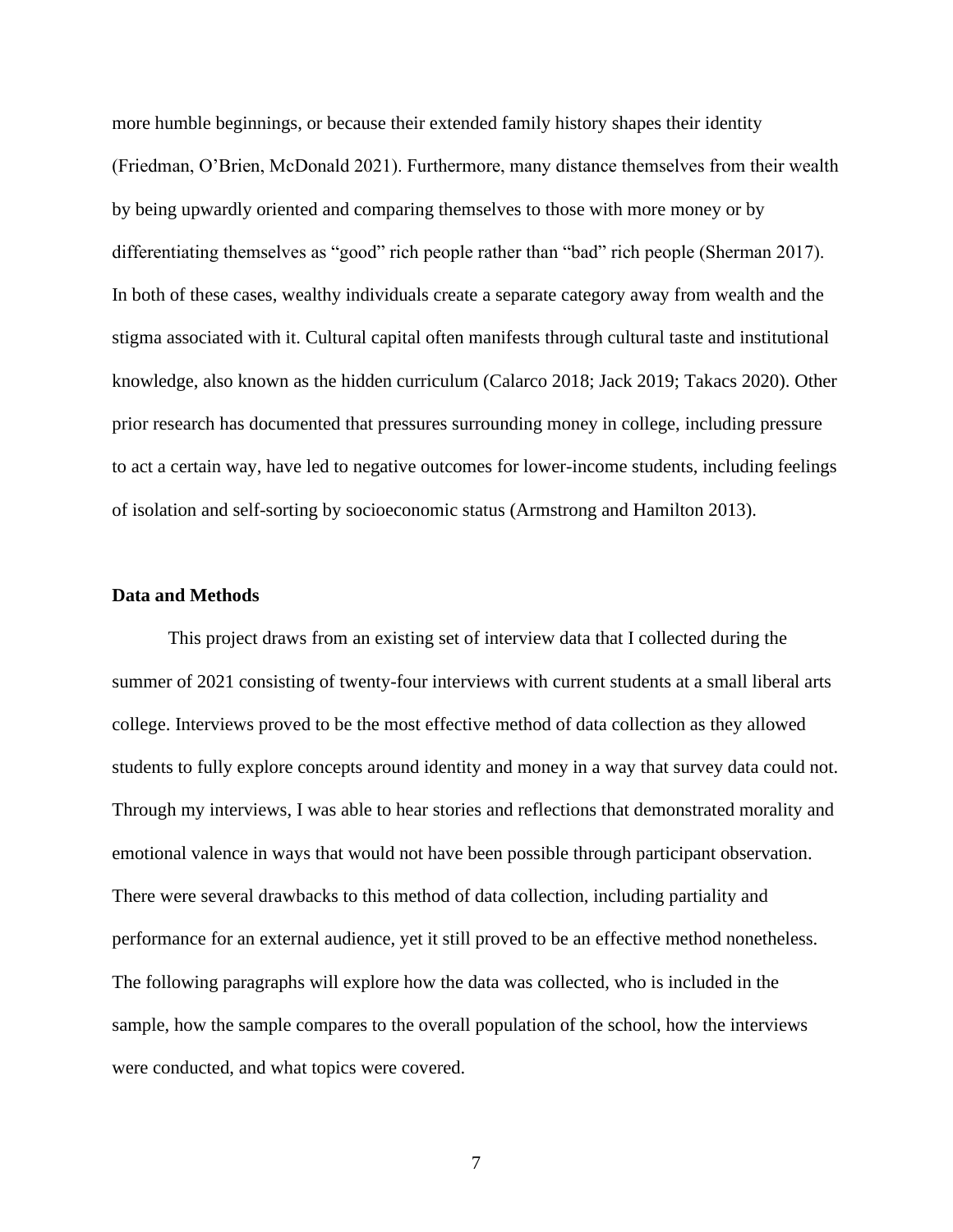Participants were sampled to ensure confidentiality while also ensuring a broad representation of diverse student backgrounds. To make it impossible for any individual involved with this project to know the identity, socioeconomic background, and decision to participate or not, my research advisors and I utilized a three-step process to select participants. First, the Admissions and Financial Aid Office created a list of potential participants several times the desired sample size. The list included two hundred students, proportionally stratified on the basis of both their current year in school and their level of financial need. Each of these students was then assigned a case number. The next step was to send a list of code numbers (but not names) and background categories to the research faculty advisor, who then used a random number process to select code numbers while maintaining sample stratification. Throughout the research process, he selected three evenly balanced samples of forty. He then sent the list of code numbers to me, the primary researcher, who had a list of code numbers and names but no demographic information. I then used that information to contact people and invite them to participate. Throughout the process, we ensured that the Admissions and Financial Aid Office would not know which code numbers had participated and that the faculty advisor would not know the names of any students that participated to ensure confidentiality across the board. While I asked students about their financial background in my interviews, including how they self-identify regarding socioeconomic status, I did not receive data about individual student backgrounds.

Figure 1, in Appendix A, demonstrates how the interviewed twenty-four participants compare to the rest of the sample and the school overall in terms of financial need. The highest level of need reflects the lowest socioeconomic status. The sample frame was identical to the student body overall, and the respondents were nearly representative of the college overall in terms of levels of financial need. The only area where the respondent category differs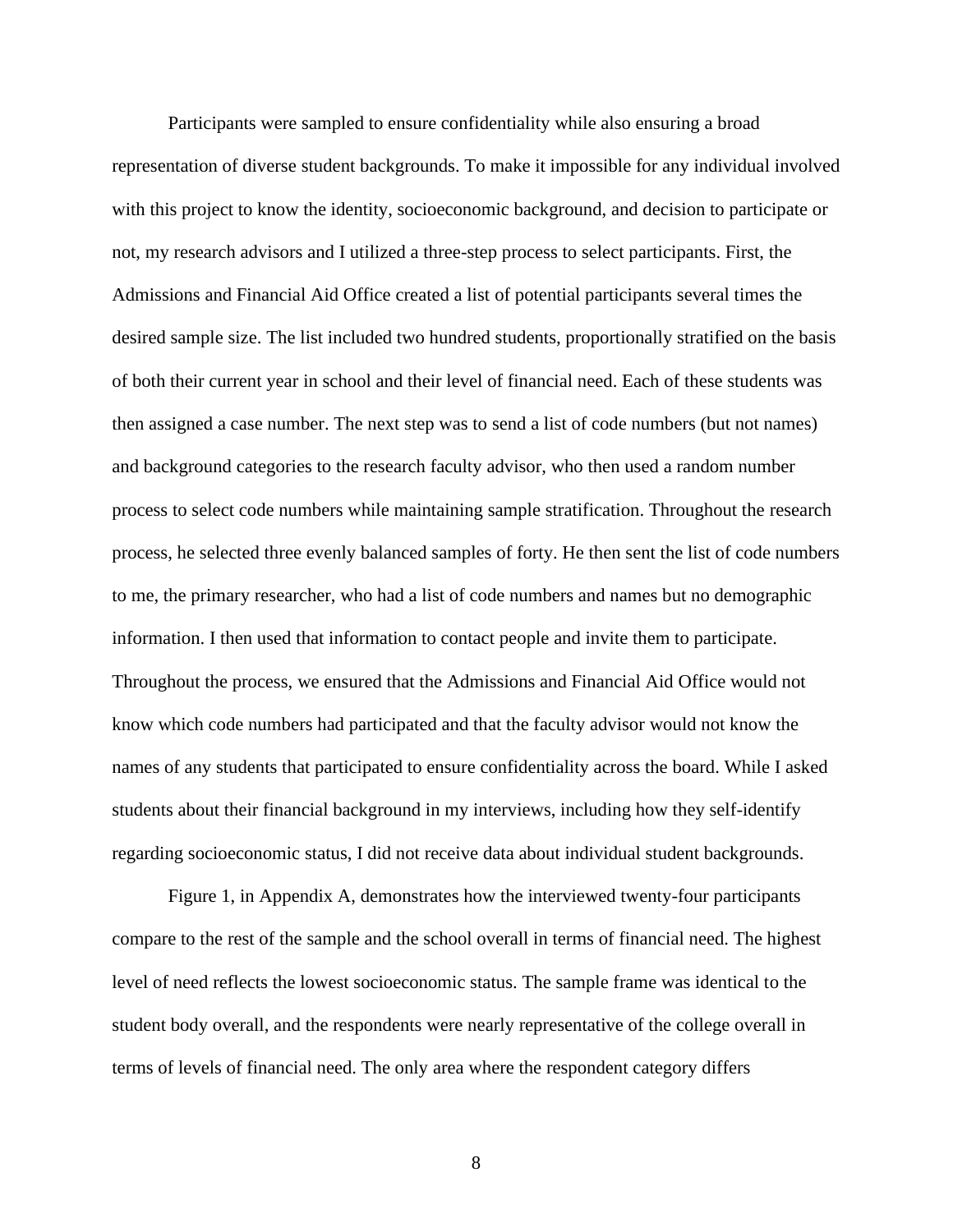significantly from the sample is students with low financial need—and higher socioeconomic statuses. This underrepresentation is likely due, in part, to the research topic and that some of the communication was through the Assistant Vice President of Admissions Financial Aid, with whom students not receiving financial aid may be less familiar. Figure 2, in Appendix A, demonstrates the cohort year of the respondents compared to the sample frame and the college overall. All students were either rising sophomores, juniors, or seniors, meaning they were about to begin their 2nd, 3rd, or 4th/5th+ year in college. Much like Figure 1, Figure 2 demonstrates no difference between the Sample Frame and the student body overall.

The interviews were conducted over Zoom to ensure that students could participate regardless of their geographic location. Most interviews took between forty and eighty minutes. The interviews covered the following topics: the transition to college, academics, utilization of campus resources, social interactions with peers, the balance between school and other aspects of college life, socioeconomic status both in general and in relation to peers, money as a barrier to access, conversations around money on campus, performativity when it comes to money, and potential solutions to the issues discussed in the interview. A complete list of interview topics can be found in Appendix B below.

To judge how experiences differ based on income, I asked each research participant how they self-identified in terms of their socioeconomic status. I also obtained broader information about levels of financial need of the participants overall. While self-identification alone can pose a challenge as some interviewees may misidentify themselves, the combination of these two data sources provides a better understanding of the interviewees' incomes. Furthermore, selfidentification provides insight into how each participant sees themselves and their place in the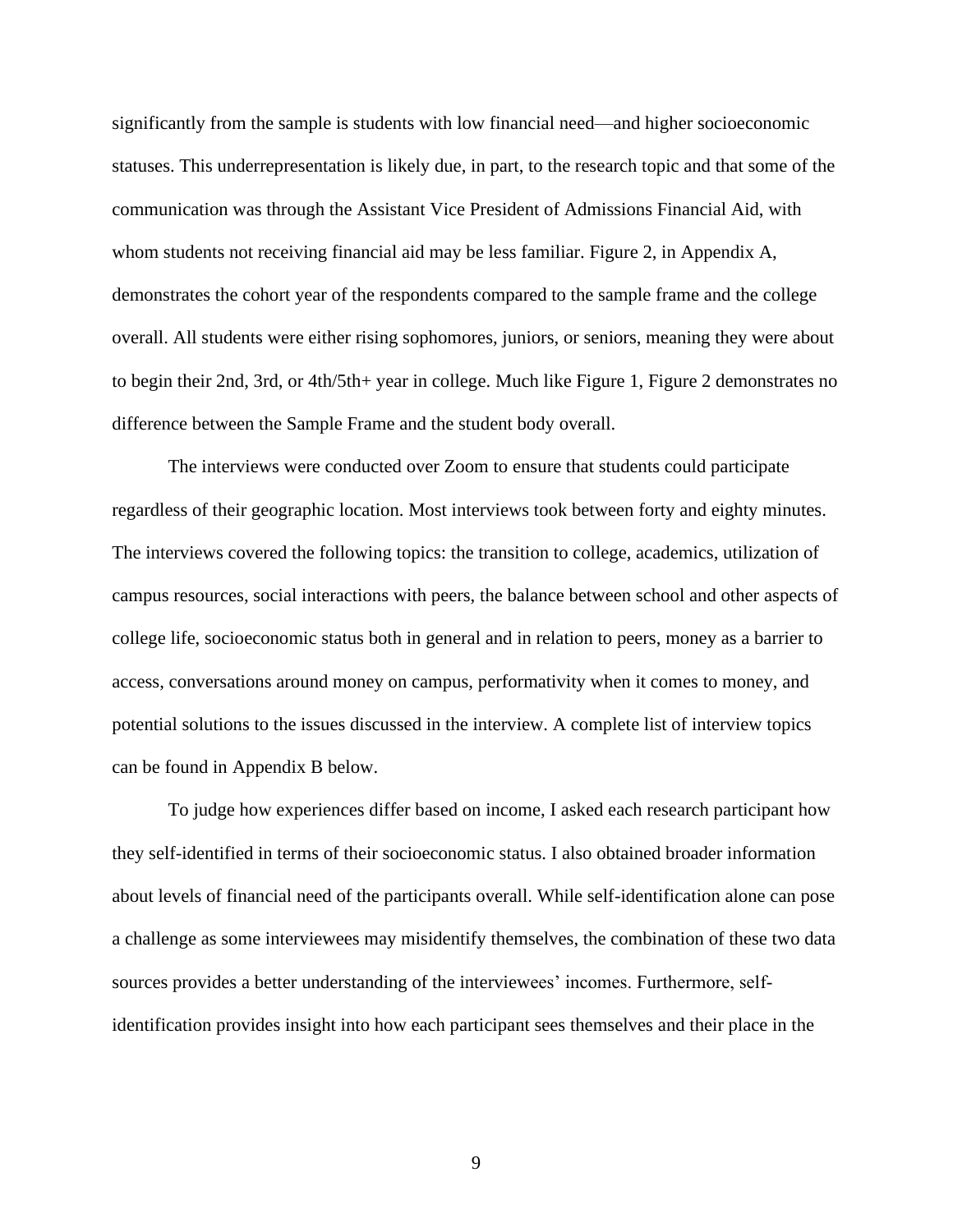college community. Figure 3, in Appendix A, displays how each interviewee self-identified in terms of their socioeconomic status.

Although it's not possible to draw a one-to-one comparison of income and levels of financial need between Figure 1 and Figure 3, it appears that fewer respondents self-identified at the lowest income levels compared to what may be expected based on the proportion who were in the highest financial need levels, indicating that several interviewees may have identified as middle-class when that is not necessarily the case. This remains consistent with what Sherman (2017) describes regarding the ghost category of the middle-class where many feel strong ties to that identity. In this case, some interviewees may identify with the middle-class as a way to escape the stigma associated with their own socioeconomic status.

Given the limitations of these two data sources on family income, I used self-identified income levels as a guide to understanding student experiences rather than as a firm marker of differing experiences. In general, I grouped my results into three categories: upper or uppermiddle-class, middle-class, and low-income or lower-middle-class, acknowledging that the experiences of self-identified middle-class students may be more heterogeneous.

### **Findings**

This section uses data from my interviews to examine the culture around wealth at Sinclair College. I explore how spending is seen as part of the "normal" college experience and the barriers that that poses for lower-income students as well as the culture of activism for economic equality and the social pressures associated with it. These two factors create a culture where students feel pressure to make morally good consumption decisions to avoid confronting their role in systems of oppression. I also explore how this specific facet of the campus activist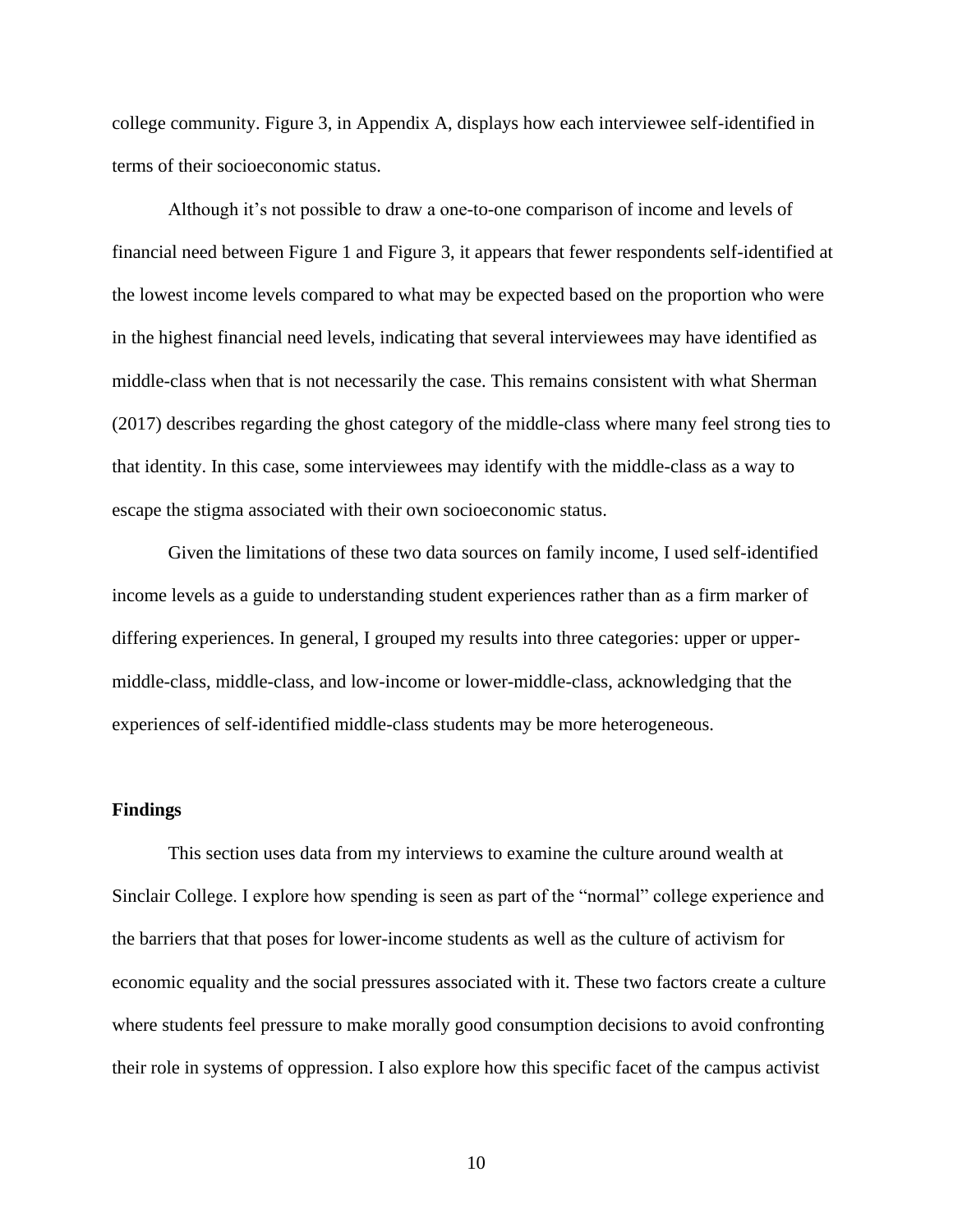culture contributes to a sense of guilt felt by wealthy students which contributes to their separating themselves from familial wealth and signaling to peers that they are spending their money in a way that aligns with the values they want to associate with. Wealthy students inauthentically perform their socioeconomic status by playing down the amount of money they have through their consumption decisions, performative anxiety about money, comparing themselves to those with even more money, and connecting to lower-income peers through highlighting shared experiences. At the same time, however, wealthy students still display their wealth through the brands they own and the experiences they have, as well as simply not having to worry about money at school.

### *Sinclair College and the "Normal" College Student*

Money plays a significant role in defining student experiences; however, this role goes beyond simply using money to purchase things. In addition to seeing money as a means for acquiring goods, services, and experiences, students see money as a site of morality, related to activism for wider causes. Sinclair students tend to frequently spend money on food, clothes, and experiences, all of which are major parts of the "normal" college experience. This "normal" college experience is a space where consumption is seen as unproblematic and exempt from many of the ethical considerations associated with money. At the same time, the college's strong activist culture plays a major role in how students see themselves and their relationships with money. Many students attempt to strike a balance between consumption and mortality through their decisions surrounding money and engagement in the activist culture, and, as a result, many students seek out the identity of a "normal" college student in order to avoid the stigma of money.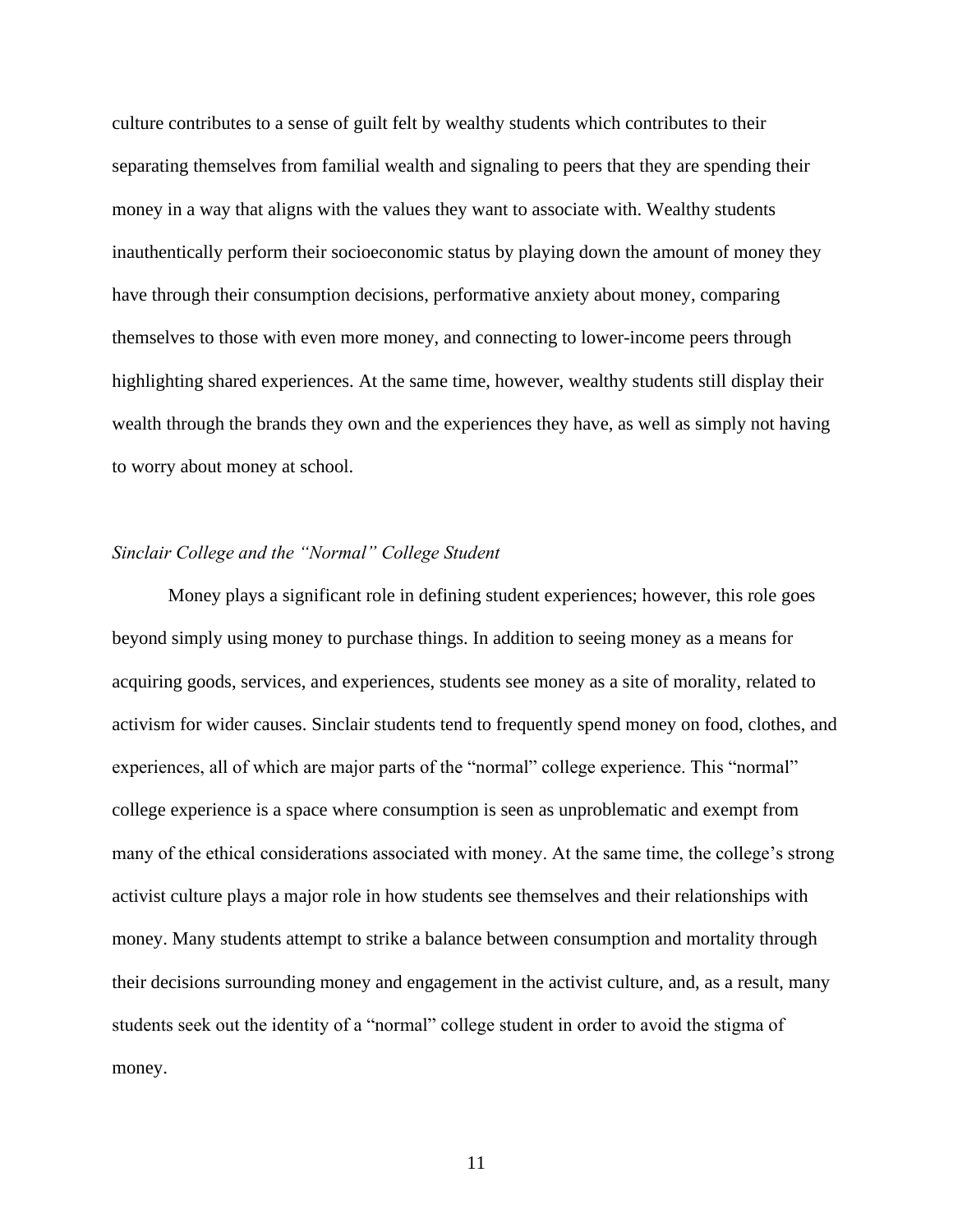*Normalized Consumption.* Consumption plays a key role in the "normal" experience at Sinclair College, despite the fact that some students face barriers to it. When reflecting on when she and her friends tend to spend money on campus, an interviewee who identified as uppermiddle-class noted a broader trend surrounding spending. She notes that,

I think with money, there's a lot of spending; some is in the sense of how going on Target runs like "Oh, I'm going on a Target run does anyone want anything" or "I'm going to CVS." It's very normalized for people to go there weekly and buy snacks or necessities and that kind of stuff… even with the dining hall food being dining hall food, it's very normalized to just be like "Yeah screw this I'm gonna go buy food off-campus. And so it's very normalized to consume.

Here, it is clear that there is some expectation that all students are consuming in the form of regular trips to Target or CVS or meals off-campus. While she does not explicitly assign a moral value to this consumption, her use of the word "want" indicates that she sees this consumption as frivolous to some degree. At the same time, however, her specification of "snacks or necessities" and the implication that the dining hall food is at times insufficient for her needs indicate that she believes that this type of consumption is justified. This was a perspective echoed by many other interviewees. One lower-middle-class interviewee, in particular, reflected on the necessity of spending money to socialize, explaining how she views costs associated with meals off-campus and Uber rides as the cost of admission into the social scene and sharing, "I'm not mad about it… It's what you do when you socialize." Even if she'd prefer not to spend this money, it appears that she understands that this is a key part of socializing in college. However, she did go on to note that she and her close friends tend to pick less expensive options like McDonald's when they go out to eat, indicating that within the spending that is considered part of being a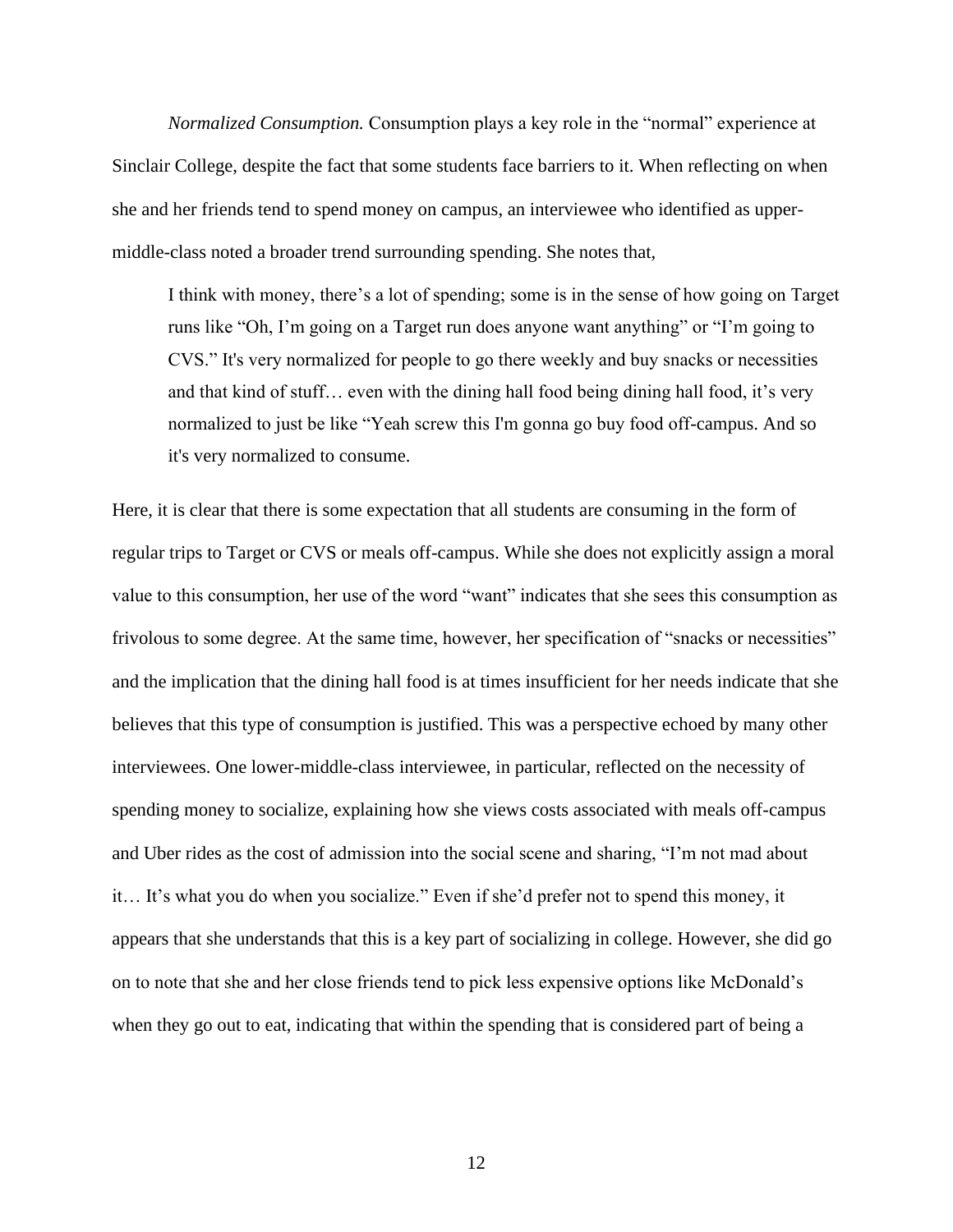"normal" college student, there is some variation in the amount of money students are willing to spend to achieve this sense of normality.

Although students of all income levels noted that some level of spending and consumption was necessary, those identifying as low-income, lower-middle-class, and middleclass were far more likely to discuss barriers to that normalized spending. One interviewee who identified as middle-class shared how she navigated social situations where spending money was expected by spending less compared to her friends while still spending some. She noted examples of only buying some groceries at Whole Foods or one or two items of clothing from a store rather than more. This example indicates that consuming to some degree is expected and necessary, but again, there is some room for variation in the amount. While she could fully participate in these elements of a "normal" college experience, her experience still differed from her peers. An interviewee who identified as lower-middle-class reflected on a similar expectation of spending but a different result. She shared that,

I feel like a lot of people in Sinclair have a lot of money. And that can be really overwhelming sometimes, like, in certain situations, when they just have the funds to do things that I just can't. Just like, I guess I'm thinking about off-campus, like we were talking about earlier, a lot of my friends with more money will be going places off campus, doing things off-campus, like going out for meals and things like that. But that's not really something I can afford on a day-to-day basis.

In this case, money poses a significant barrier to the normalized consumption that many students engage in. There is a sense that the type of spending discussed here is seen by most wealthier students as normal rather than frivolous or extravagant. However, her experiences reflect a larger trend of financial barriers to the normalized consumption that many Sinclair students engage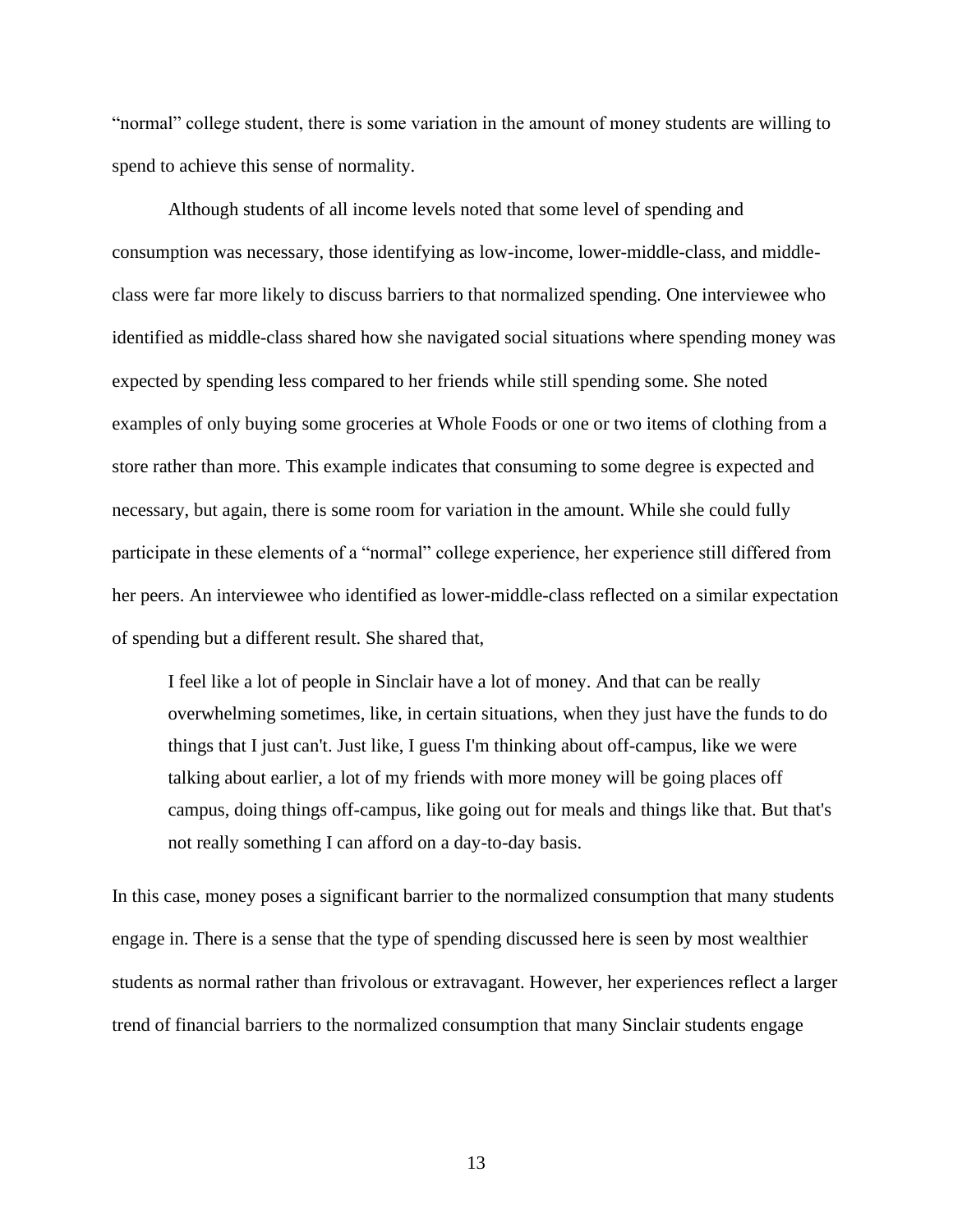with. While spending is seen as "normal," and is in some ways essential to engage in the social culture at Sinclair, there are still financial barriers to this experience.

*Activist Culture.* Sinclair College is known for its activist culture, even citing "service to society" in the school's mission statement. In recent years, there have been numerous protests and events held to raise awareness of issues relating to racial and economic justice as well as widespread, student-run mutual aid efforts. Students frequently express left-leaning and anticapitalist viewpoints in both academic and non-academic settings. As this culture of activism, specifically for issues relating to economic justice, is fundamental to the broader culture of the school, students face increased pressure to align themselves with those values. When reflecting on this dynamic, one interviewee explained, "I think because Sinclair has such a reputation of being liberal and politically active. Sometimes there's more of a pressure to perform that way, even if people don't actually hold those commitments." She draws attention to the connection between the activist culture and the need to appear socially aware. This pressure to conform to Sinclair's activism culture manifests itself in the ways students discuss money and present their own financial statuses. The normalization of appearing socially aware has led to a culture of hiding wealth, as one upper-class interviewee explained:

And a lot of people tend to keep, like, keep stuff like that a secret. I don't know why, but they just do. And then when they notice that other people are doing it, too, it just perpetuates. I don't think there are freshmen coming into Sinclair feeling like, "Oh, I better not tell anybody that my family owns [a major company]." I don't really think that they're doing that. I think that they see how people feel about capitalism here and then like, are like, okay, so I can't be oppressive. It's like, avoid seeming oppressive, even though you can't control, you know, what family you're born into, or what city you're born in.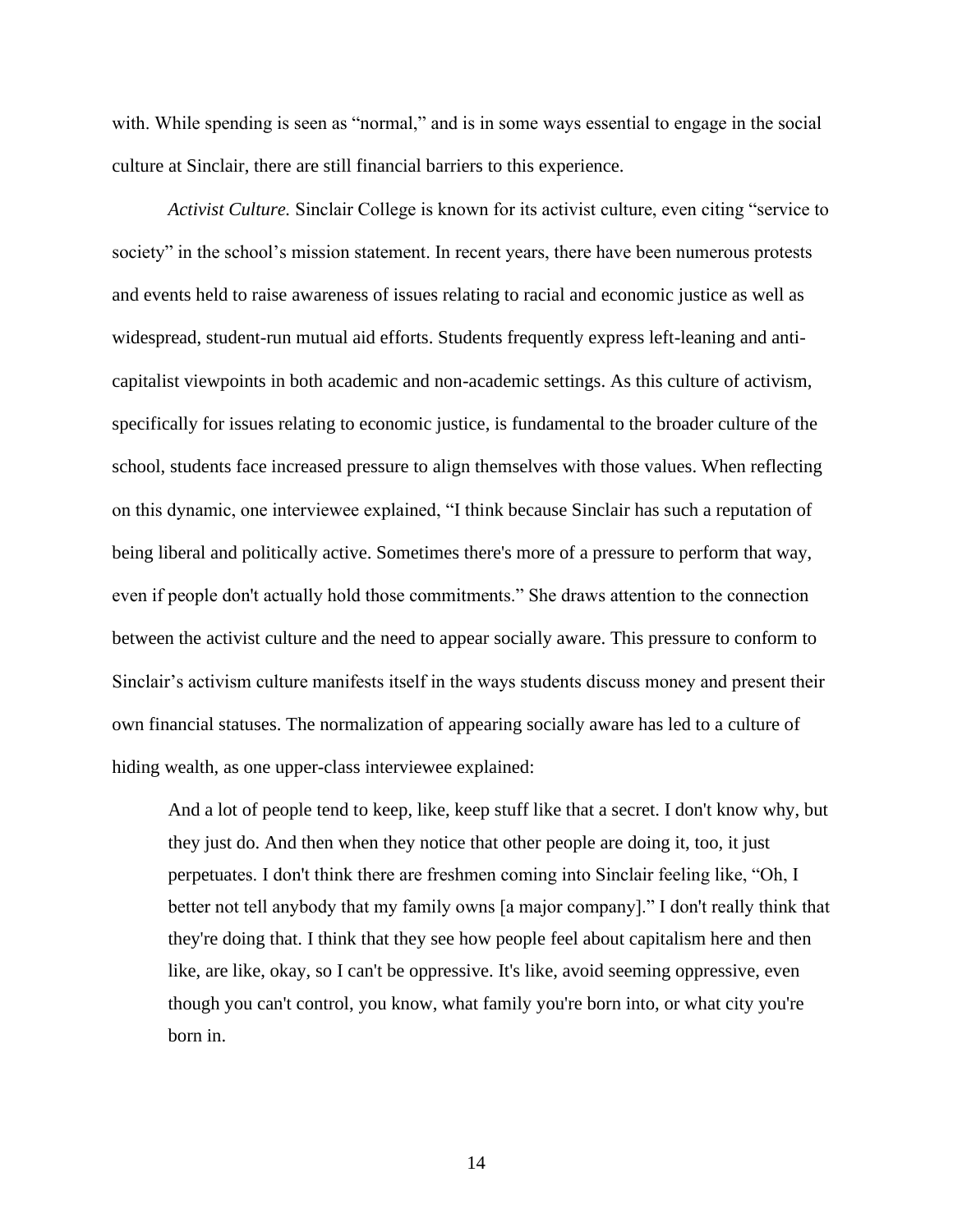In this quote, it is clear that the campus activist culture, specifically many students' opinions on capitalism, is directly connected to the tendency to hide one's wealth. As a result, many wealthier students develop a mindset of avoiding "seeming oppressive" by performing as a different socioeconomic status. As stated here, one way to achieve this is through not sharing that your family owns a major company. This interviewee notes that in her experience, at least, this culture of wealth hiding only begins once students have spent some time on campus and observed the political viewpoints of their peers. It should also be noted that in her critique of the campus culture of wealth hiding, this interviewee, who identifies as upper-class, makes an effort to justify her and her peers' wealth by claiming that one cannot control their family's financial situation. Nonetheless, Sinclair's activist culture has directly contributed to a culture of wealthhiding on campus.

*The Paradox of Consumption and Activism.* Sinclair College is an example of an elite institution that breeds anti-elitism. Often, a great deal of privilege is required to be admitted to and thrive at a rigorous college, but the school simultaneously brands itself as an equalizer where everyone has a chance to succeed. This attitude echoed in the contradiction between the consumerist and activist cultures. While many students continue to engage in consumerist behaviors that require a level of wealth, there is also a widespread culture condemning that wealth in the first place. This paradox is exemplified through the ways that students attempt to continue to consume while making morally superior consumption decisions due to the pressure to engage in ethical consumption. One lower-middle-class interviewee explains this dynamic, stating,

Yeah, something I think is really interesting is thrifting culture at Sinclair in regards to this, in that it's sort of a flex [a way of showing off] to have thrifted all your clothes or, you know, gotten them for free or swapped them with other people. And so half of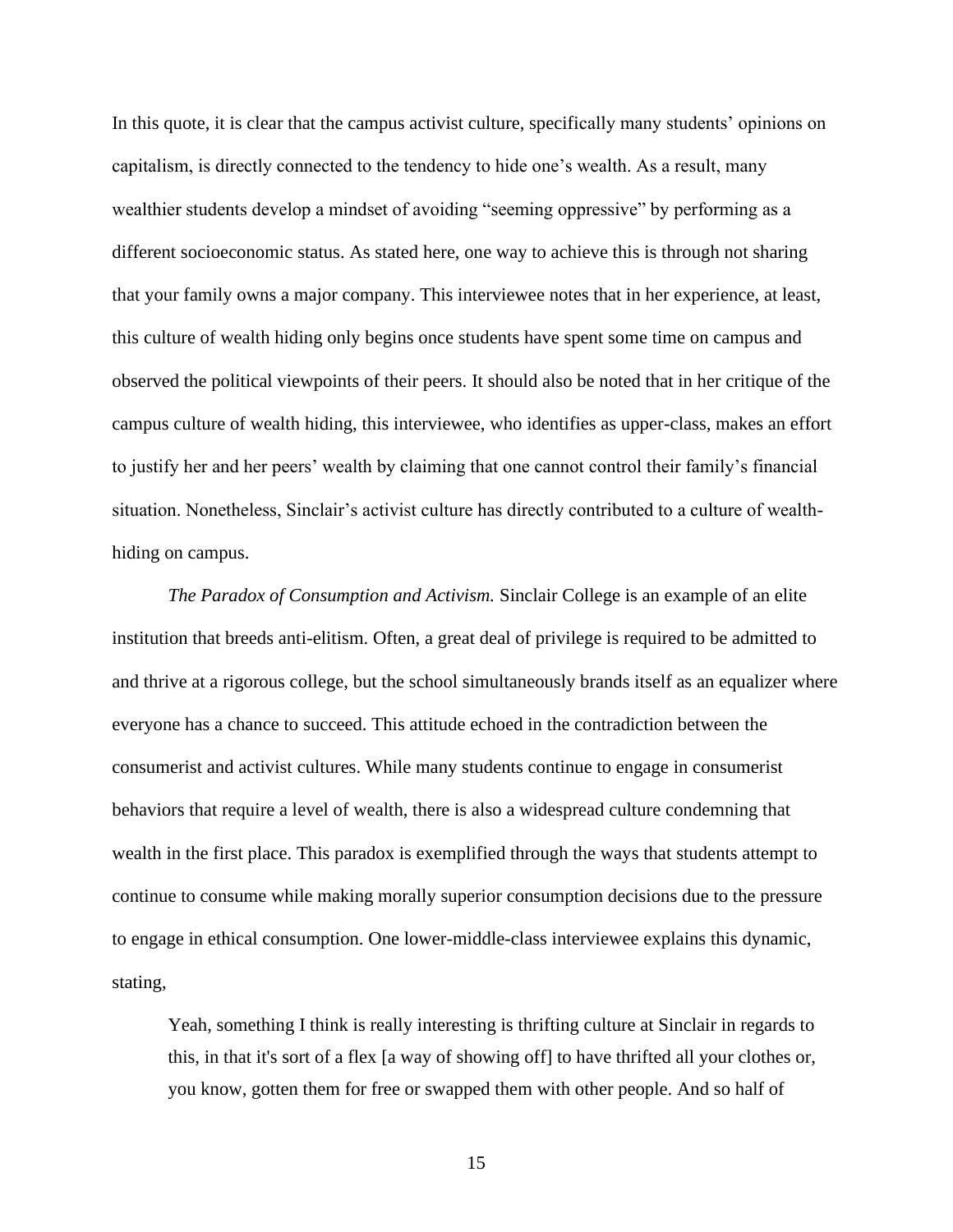someone's outfit is thrifted and vintage, and half of it is designer or it's from really upscale thrift stores where, you know, it's carefully curated and everything is like \$80.

Many students view thrifting or swapping clothes, a more environmentally sustainable and affordable practice, as the ideal. At the same time, however, owning designer or vintage clothing is still seen as desirable. Although wardrobes are carefully curated, students only discuss the items that they acquired through these more "ethical" or "morally good" ways of consuming. By thrifting, students can still engage with the normalized consumption while still appearing socially aware. Yet, the ability to combine swapped and luxury items or even to frequently go thrift shopping in the first place requires some level of wealth that all students may not have access to. The idea of "morally good" consumption also appears in the earlier quote where an uppermiddle-class interviewee described the way she spent money at Target on necessities rather than more luxurious items but still shopped at Target or CVS fairly regularly.

This paradox also emerges through the ways that students attempt to universalize a financial experience by focusing on the ways that everyone spends their money. When reflecting on the conversations he and his peers have about money, an interviewee who identifies as upperclass explains, "We've got that kind of, 'Oh, we're all broke college kids' vibe… So like, you know, we all kind of just make jokes like, we all had to take out a little bit of student loans. Oh, we all have to pay our apartment rent, like it seems very similar in that way." Here, the interviewee describes a shared understanding of everyone's status as a "broke college student," as well as a culture that encourages discussions around that lack of money, juxtaposing the idea that college is the great equalizer with the fact that it is also involved in reproducing systems that maintain privilege. This identity of the "broke college student" is used by many as a form of distancing themselves from wealth.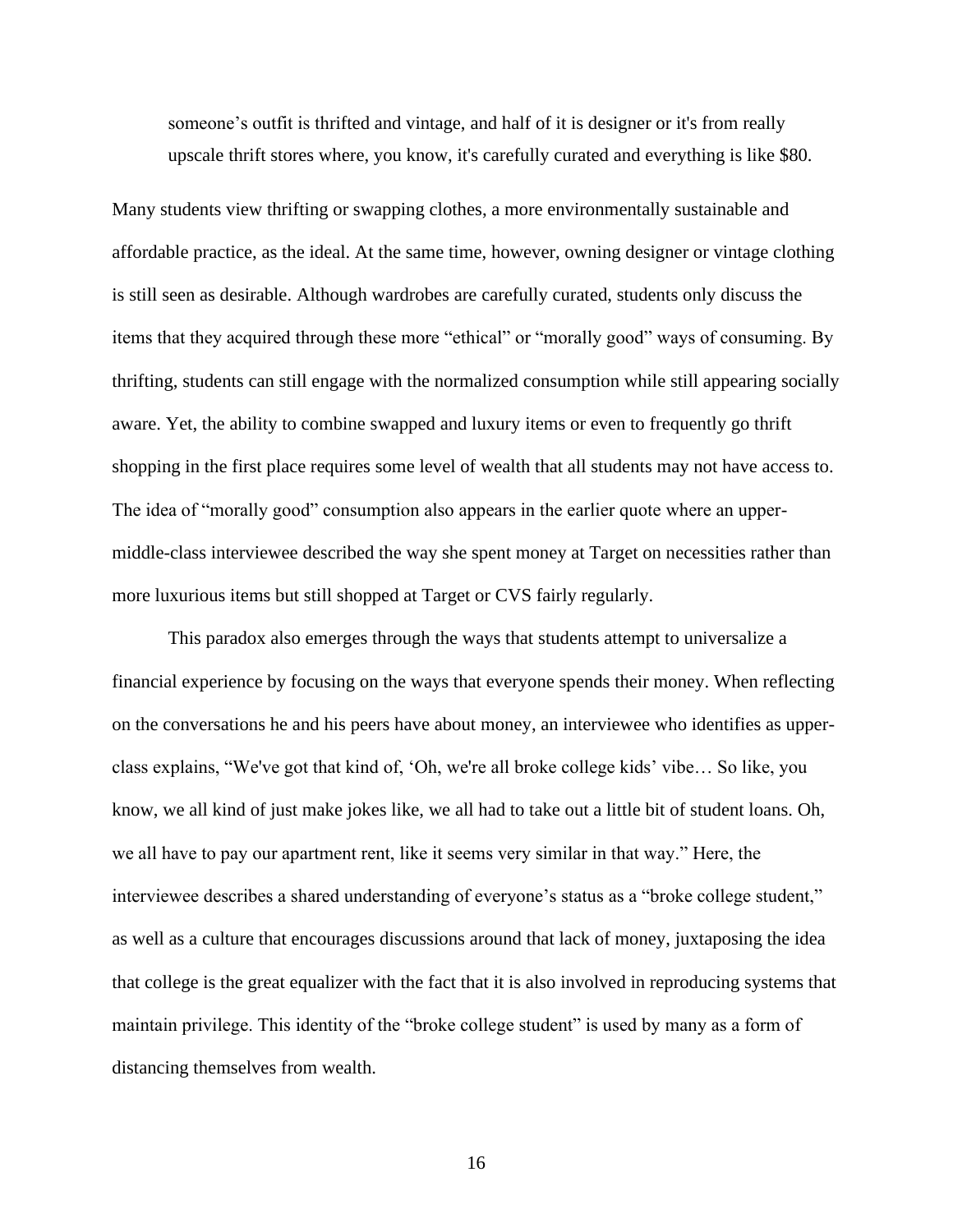The prominence of consumerism and activism as cultural ideas on Sinclair's campus determines a great deal of how students act and identify. Yet, these ideas can sometimes be in opposition to each other. For example, although consuming is seen as normal, hiding one's wealth and taking on the label of "broke college student" is also a prevalent experience. Students aim to spend money the "right" way or spend the "right" amount of money to engage with the consumerist culture in a way where they are able to appear to remain in alignment with the values of social justice and anti-capitalism. It is important to keep this paradox in mind to explore the culture surrounding money at Sinclair as it contributes to a sense of guilt for having money that many wealthy students face.

#### *Guilt Surrounding Money*

One key result of this paradox is the guilt that many wealthy students face which can be directly connected to the desire to avoid seeming "oppressive" discussed earlier. In some cases, this stemmed directly from the economic justice activism culture on campus while in other cases, there seemed to be a fear of lower-income students' resentment that played a role as well. One interviewee who identified as upper-class explained that,

I mean, I don't think anyone should be looked down on for how much money they have. But I also understand that you know, maybe for someone who is lower-income, there can easily be resentment towards someone who kind of does have things handed to them like I have. It's not something that I really shouldn't be taking it personally because it's just kind of the way things are. Sometimes it's gonna be hard to look at someone and see how easily they got the same thing you have to work really hard for.

Here, she begins by specifying that she does not think "anyone should be looked down on for how much money they have" although neither of us had mentioned anything to the contrary in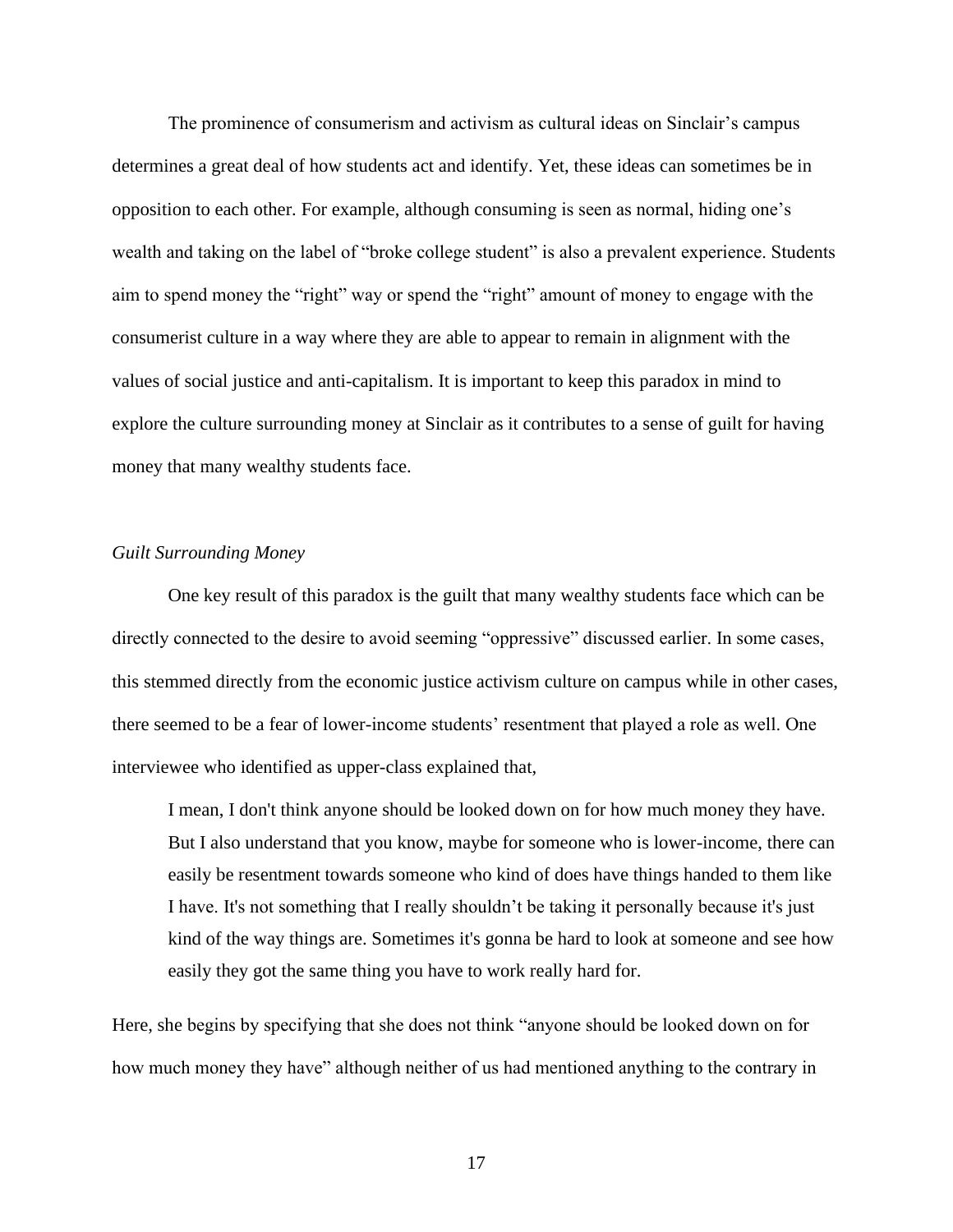the conversation so far. Her use of the phrases "looked down on" and "resentment" rather than "envied" or something similar is especially interesting; it indicates a belief that students from higher-income families receive negative attention for their socioeconomic status. She goes on to explain that she feels that a sense of resentment can exist but then quickly makes an effort to distance herself from this sense of guilt surrounding money by clarifying that she doesn't take it personally. While she does not mention the activist culture directly here, it can be assumed that it plays a role in her assumption that there is a sense of resentment towards wealthy students at Sinclair.

Another interviewee who identified as upper-class mentions the activist culture, specifically the calls to redistribute wealth, stating,

Sometimes it does make me uncomfortable how… recently, there's been a lot of posting on social media about different charities people can donate to and kind of seeing it as an obligation like, well, you have money, so you should be donating. Like, it's not my money. It's my parents' money. That's something I think that Sinclair students don't always separate, that there is a difference between if someone's family has money and they have money. I'm, like, I've seen some posts that are like, you should be donating your money. And I definitely do donate to different things. But I don't think I donate as much as people expect. Because like I said, it's not my money. It's my parents' money, right?

She initially notes that these calls for wealth redistribution, especially the fact that donating to charity if you have money is an "obligation" makes her uncomfortable. She goes on to draw a distinction between *her* money and *her parents'* money, claiming that Sinclair students often do not recognize this. She does not mention the inherent privilege that comes along with one's parents having money or having access to that generational wealth and the benefits associated with it. Interestingly, she does hastily add that she does "donate to different things," indicating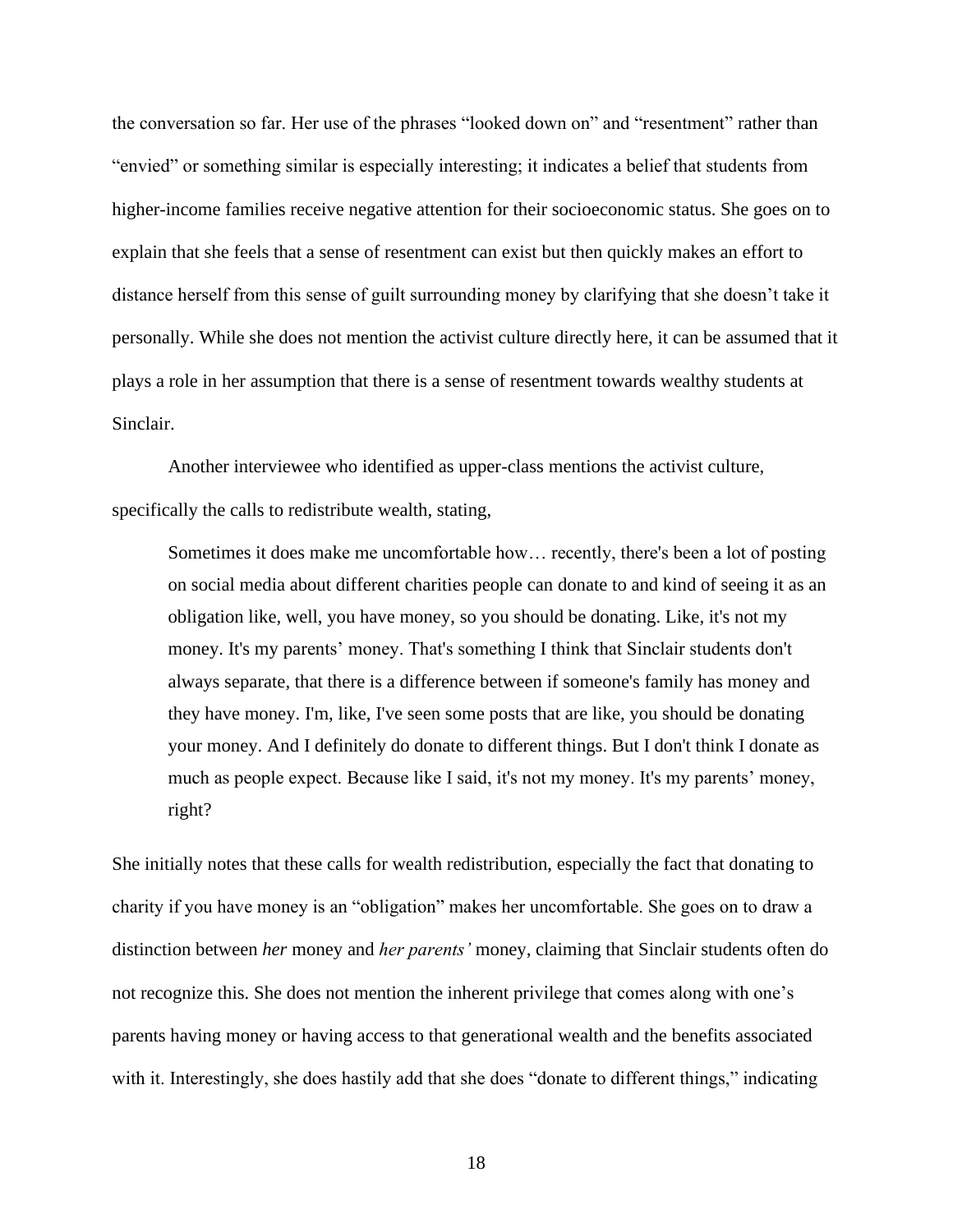that she wants to avoid being seen as part of the oppressive group, even in the context of the interview. Her comment also indicates that donating is, to some degree, publicly known and that she cannot simply claim that she donated to escape the sense of guilt. As donating is seen as a morally "good" way to spend one's money, this perspective highlights the conflict relating to "ethical" ways to spend money discussed earlier.

Another example of these efforts to avoid being seen as oppressive can be found in the following story that an upper-class interviewee shared about their other wealthy peers who have started GoFundMe campaigns for their own needs and unexpected expenses:

And they are claiming that, knowing their privilege, they're claiming that they're going to give a small percentage of it to a Black Lives Matter fund. And to me, like, like, that kind of epitomizes it, where, like, there's this sense that, like, they know that what they're doing is a little bit wrong and profitable. So they're gonna do like a virtue-signaling like, Yeah, well, I'm giving part of it to charity, but then they're, like, still doing the whole thing.

This interviewee explains how wealthy students walk the line between addressing their own needs and avoiding the sense of guilt that comes along with having money or the social stigma of seeming oppressive. By donating a portion of the money they make to a nonprofit that aligns with the values of the campus activist culture, these students attempt to acknowledge their privilege without making any sacrifices for their own needs. This "virtue-signaling" indicates how performative this aspect of money at Sinclair can be as it seems to cater only to the reputation and needs of the wealthy students who have started the GoFundMe campaigns. By including the fact that they'll donate some of the money, they are demonstrating that while they may be wealthy, they are one of the "good ones" and thus not part of the "oppressive" group.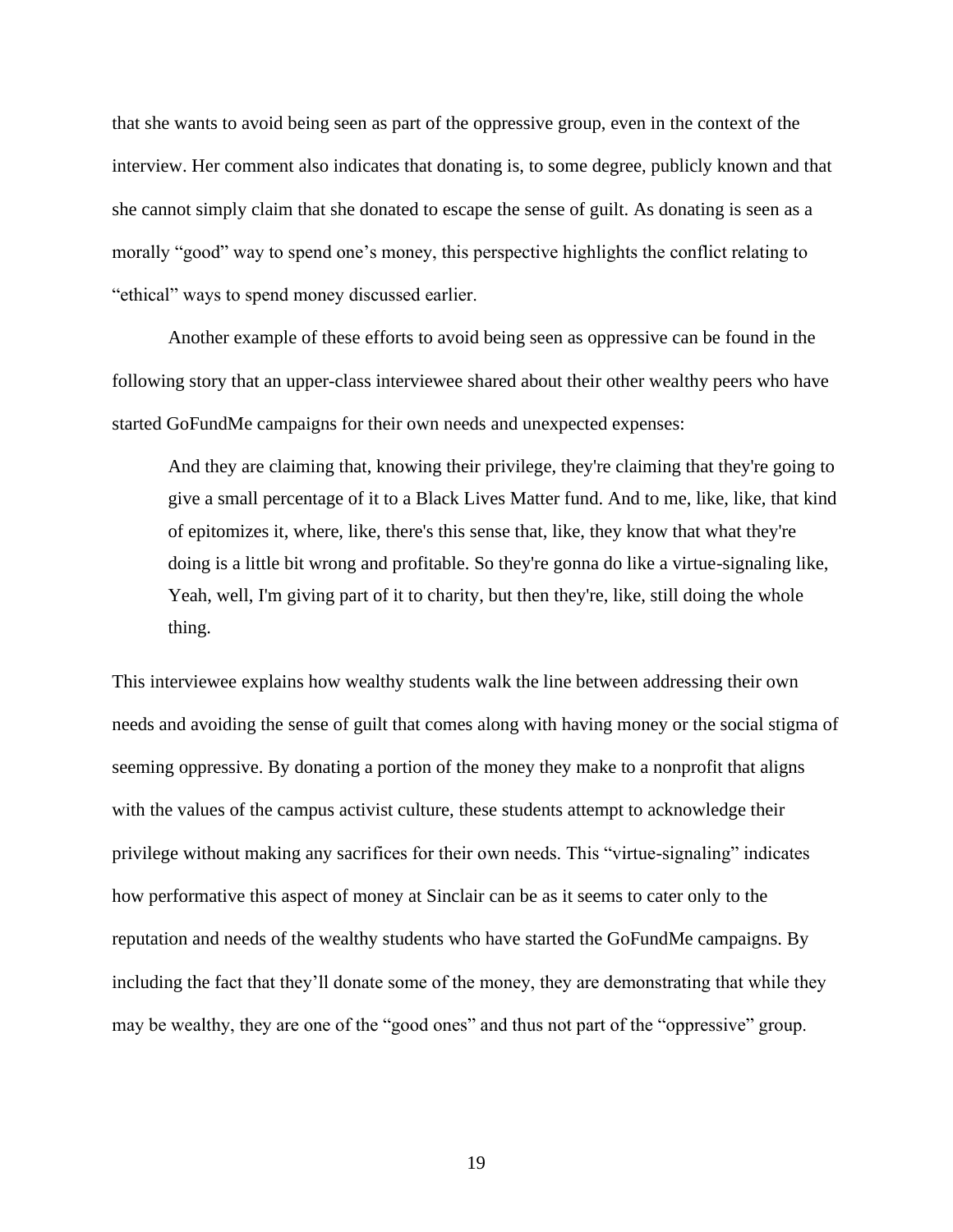In all these cases, an attitude parallel to the idea that racism is the fault of a few bad racists rather than a system where all are complicit emerges. By noting how they "shouldn't take it [critiques of the privilege associated with generational wealth] personally" or claiming that they do donate to various causes, all of these students are attempting to distance themselves from the idea of being an "oppressive" wealthy student. Many wealthy students feel pressure to align themselves ideologically with the left-leaning political positions perpetuated by the activist culture, but feel a sense of guilt as the anti-capitalist viewpoints indicate that they are in the "oppressive" group. As a result, many attempt to distance themselves from their wealth by altering their frontstage performance to be that of a financial status other than their own.

#### *Inauthentic Performances of Financial Status*

Throughout my interviews, I noticed many ways in which wealthy students inauthentically perform their socioeconomic status, meaning that they act as if they have less money than they do or play down their wealth in various ways, specifically in choices related to consumption, performative anxiety about money, comparisons to those with more, and connecting to the experiences of their lower-income peers. In these cases, the frontstage performance reflects a lower socioeconomic status than the student truly has or would perform without an audience present. The following section explores both how students of various income levels observed this playing down of wealth and how wealthy students described their own inauthentic performances.

Students inauthentically perform their socioeconomic status through how they portray their and their families' choices about consumption. Many interviewees who identified as upper or upper-middle-class told me how their parents chose to spend money on necessities rather than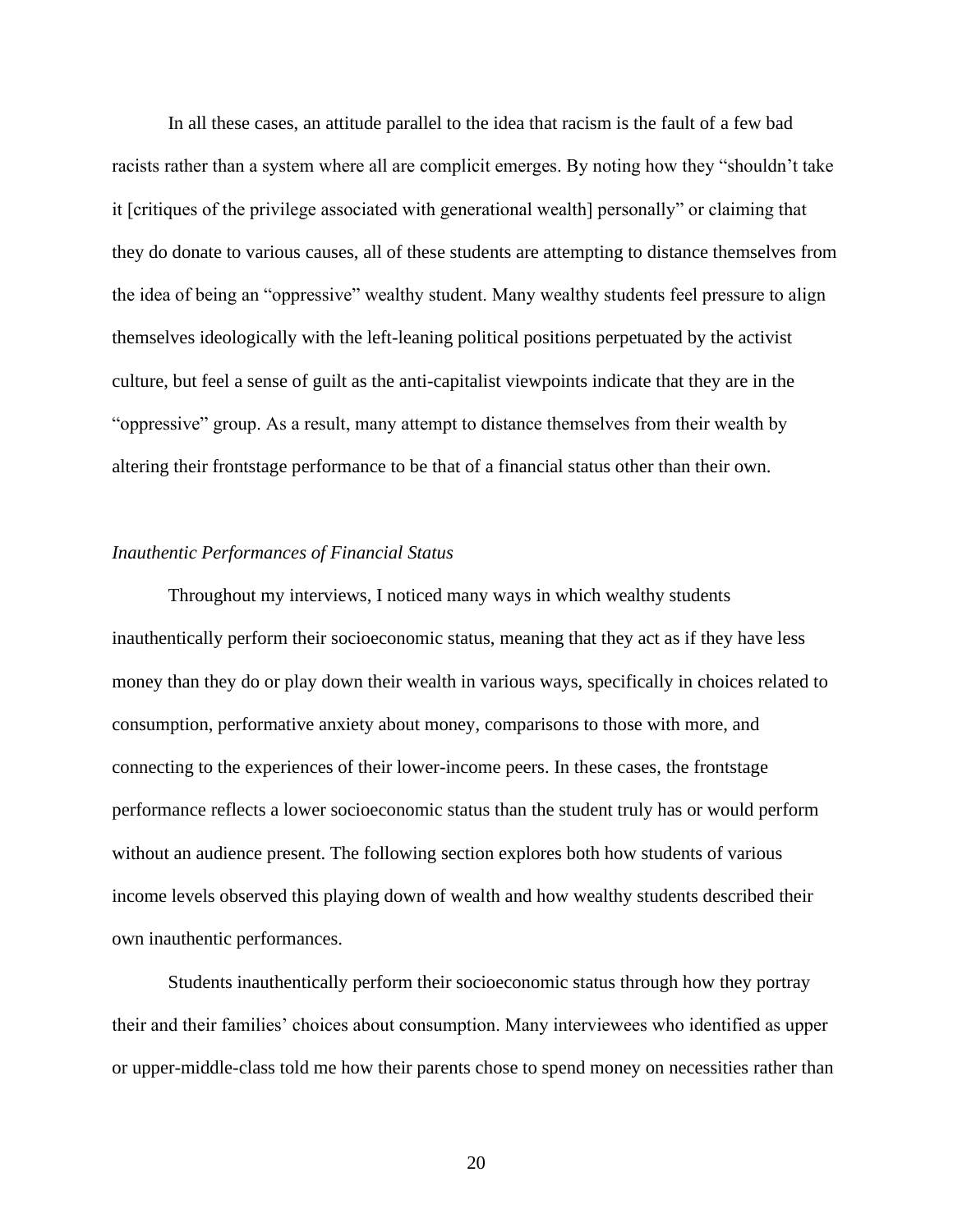luxuries in an attempt to justify and play down their wealth. One upper-class interviewee explained, "I went to boarding school, but a lot of people say that they don't realize that I have money just because I don't talk about it, I guess, or my family doesn't go on like a ton of trips, and we don't live in like a huge house or anything just because, like I said, they put all their money into my and my brother's education." Here, she draws a distinction between two types of spending and how her parents primarily spend money on education in the form of private college and boarding school rather than on a "ton of trips" or a "huge house." By justifying her parents' spending choices as necessary and claiming that her family consumes fewer luxuries than they could, she effectively plays down her wealth by showing that her family uses it in "good" ways, thus indicating that she is not part of the group of "oppressive" rich people. Other interviewees were able to achieve a similar outcome through their own choices related to consumption. When describing the spending habits of Sinclair students overall, one middle-class interviewee explained, "If they ever need money, they have it, but money isn't something that is spoken about a lot. But yeah, they're not stingy but more frugal," indicating that while most students have money, they are unlikely to spend it. Another interviewee echoed this point, citing the example of wealthy students who purposefully don't wear shoes to class. Khan (2011) notes many similar instances of students clearly having money but making choices that indicate that they don't; he describes one student who wore shoes held together by duct tape and another who falsely claimed he buys his shirts at the Salvation Army. Many of the inauthentic performances of class displayed by Sinclair students echo these examples. Another key way this manifests is through thrifting clothing and how it is often seen as the ideal way to acquire clothes. In all of these cases, along with Khan (2011), the choices that students make or claim to make regarding consumption aid them in their inauthentic performance of socioeconomic status. By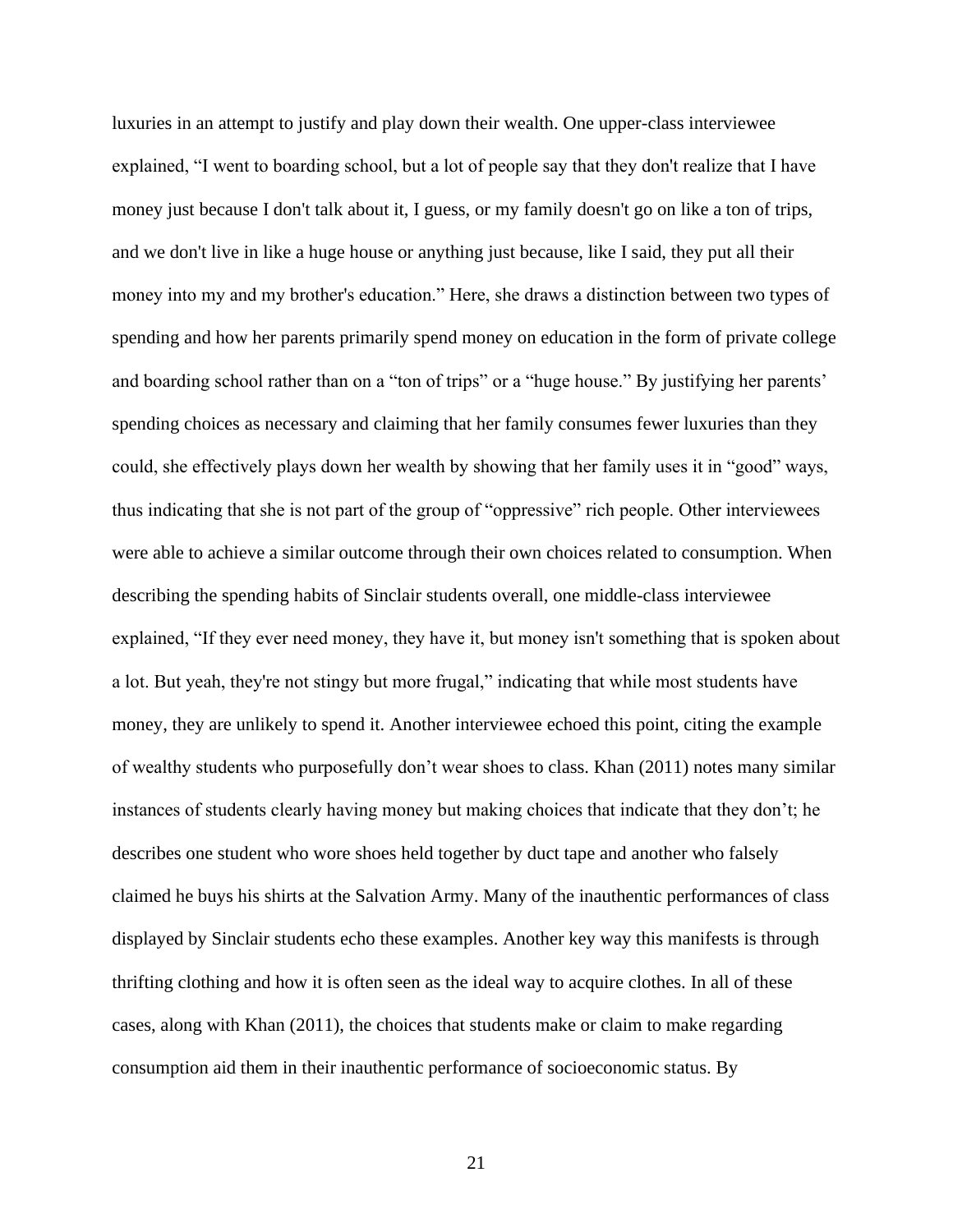demonstrating that they either do not have money to spend or spend money only on necessary or morally "good" purchases, these students effectively alter their frontstage performance to be one of a lower socioeconomic status.

The other key way that wealthy students tend to play down their socioeconomic status is through performative anxiety surrounding money. By examining this from the perspective of individuals and peers, one can gain a better understanding of why this performative anxiety occurs. An interviewee who identifies as upper-class described her anxiety about money as a "privileged money stress," explaining,

Sometimes I get very stressed out, and I wouldn't do stuff because I wouldn't want to spend money, but that's not really like… I mean, you know, we're all broke college students who don't have that much money, but it's more of irrational stress. It's never like the genuine stress that a lot of people deal with. So yeah, it's like money stress, but it's like privileged money stress.

She shared how she would sometimes choose to miss out on social events due to her anxiety surrounding money and commented on how she believes everyone is a "broke college student" with limited financial resources as described earlier. She went on to differentiate between her own "irrational stress" and what she describes as the "genuine stress" that those with fewer resources may have. While it may not be desirable for her to spend money, it is still feasible, a key difference between her experience and that of some of her peers. Still, she legitimizes her own anxiety while acknowledging her privilege. The attitude of "we're all broke college students" indicates performative anxiety about money as well. An upper-middle-class interviewee notes similar performative anxiety around money demonstrated by her peers, explaining,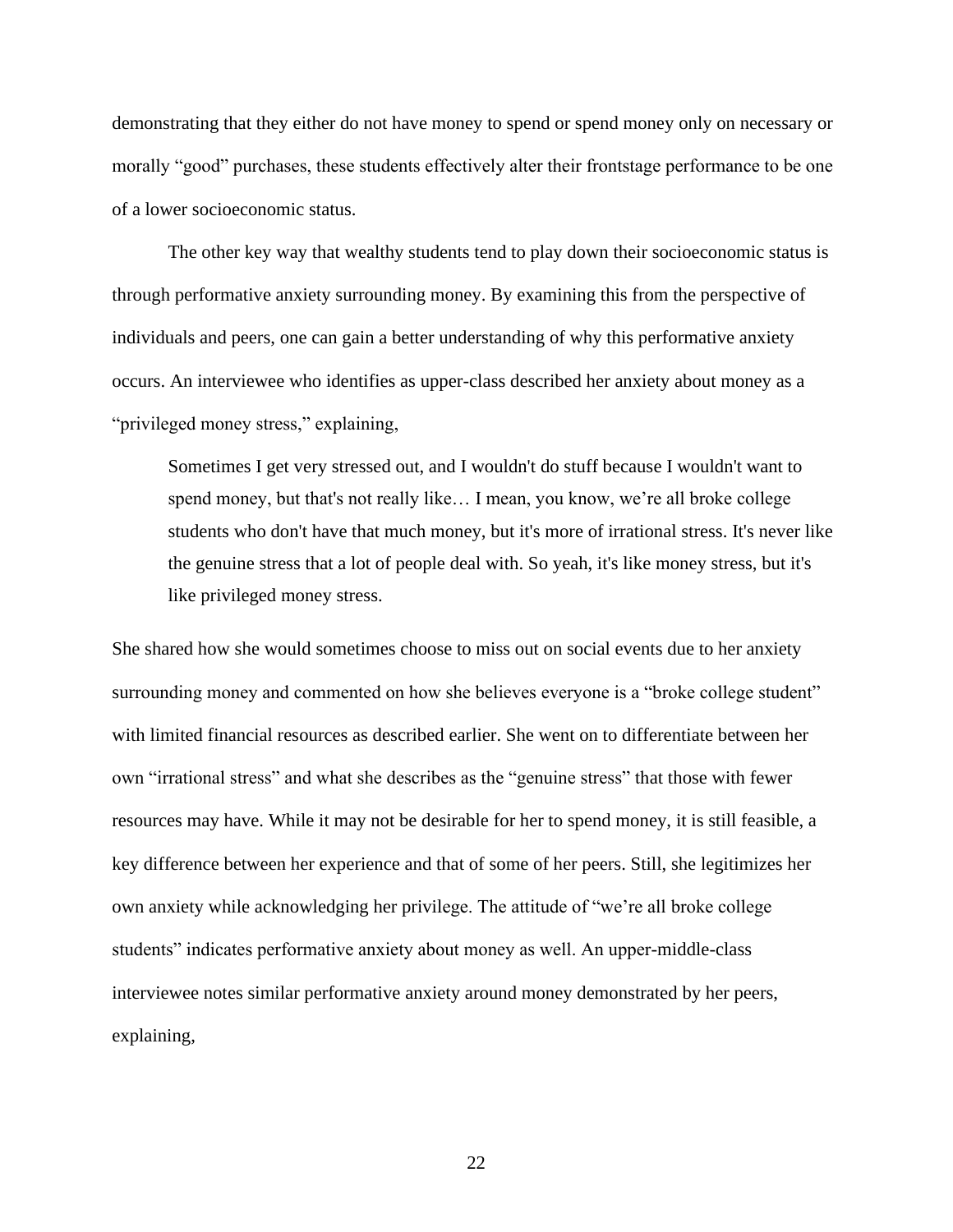When I've talked to friends and acquaintances about how we need to go shopping for clothes for the new season or whatever, a lot of people will talk about how they can only afford thrift stores, fast-fashion brands, or anything that's really cheap. And how that makes it kind of hard to shop the way they want. And I think that's a common experience among a lot of people. But I know, with regard to their use of money, and saying, "Oh, I can only go to these places, because I don't have that much money to spend," that sometimes that can be inaccurate… I feel like some people will exaggerate their situation, where maybe they don't have the flexibility that they want, but it's not necessarily as bad of a situation as they make it out to be.

This story provides another example of the performative anxiety surrounding money as her peers frequently comment about how limiting their financial situations are but don't always act as if that is the case. She notes that some of her friends will exaggerate the extent of their financial situation, likely to conform to the idea of being a "broke college student," as described earlier. Other interviewees described similar instances of performative anxiety surrounding money including while shopping, when sharing food with friends, or when discussing housing costs. Interviewees who were what Sherman (2017) described as "upward-oriented" often noted their own wealth before quickly bringing up someone with more money, either a famous rich family or a friend's parent with a high paying job. One interviewee described her income level by saying,

Um, I guess I'd be technically maybe, either upper-middle or technically upper-class... But during high school, I went to school with like, really, really rich people like one of the kids I went to school with, like, lived a couple of houses down from like the Walgreens family as in like Walgreens pharmacy, or like, they were like old oil money. So I don't really think of myself as having money.

As the interview went on, she shared that her family has a successful company and that she pays full tuition at Sinclair, both of which indicate that she is more likely upper-class than upper-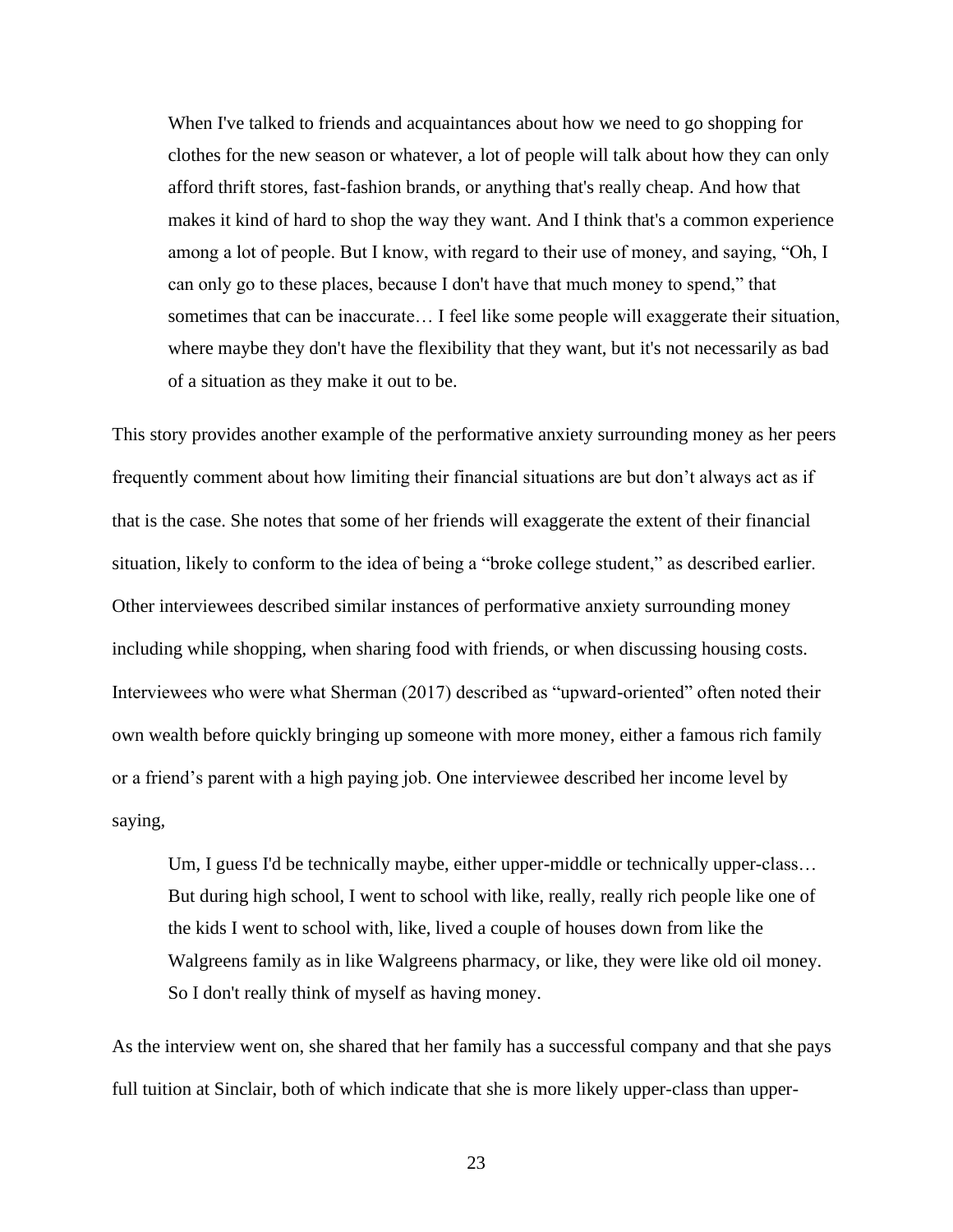middle-class. Still, when comparing herself to her friends who live near the Walgreens family or who have large amounts of generational wealth, she feels she may be closer to upper-middleclass. Since her circle of peers in high school skewed so far towards extreme wealth, her perception of what constitutes upper-class versus upper-middle-class has been distorted and she no longer thinks of herself or her family as "having money." Even at Sinclair College where there appears to be more socioeconomic diversity than her high school, this perspective on her own wealth remains consistent. An interviewee who identified as upper-middle-class explained his family's wealth compared to his peers, stating, "I think I'm probably towards the more money side, but there are a lot of people that are a lot more well off, like one of my friends, his parents are like Washington DC lawyers. His family is definitely a lot more wealthy." Although he first acknowledged his privileged position compared to some peers, he quickly cited an example of someone with even more money. Several other wealthy interviewees used this same strategy, sharing that their friends' parents were doctors, lawyers, and Hollywood directors. In all of these cases, students were able to distance themselves from the position of having extreme wealth and therefore the guilt associated with it. One key example of this came up in a conversation about negative perceptions of wealthy families with an upper-class interviewee. She explained that "It's not really something that I'm offended about, because I think that if I was going to be kind of offended about that, like, generational wealth thing… It's really not about us. So when I get offended, usually I'm like, it's really not about me, it's more about like, you know, with like Trump, where his father gave him like, a small loan of a million dollars right." Here, she differentiates between her family and Donald Trump's "small loan of a million dollars" when it comes to generational wealth. By shifting the negative perceptions of wealth from herself to Trump, she plays into the narrative of a few "bad" rich people and disregards the privilege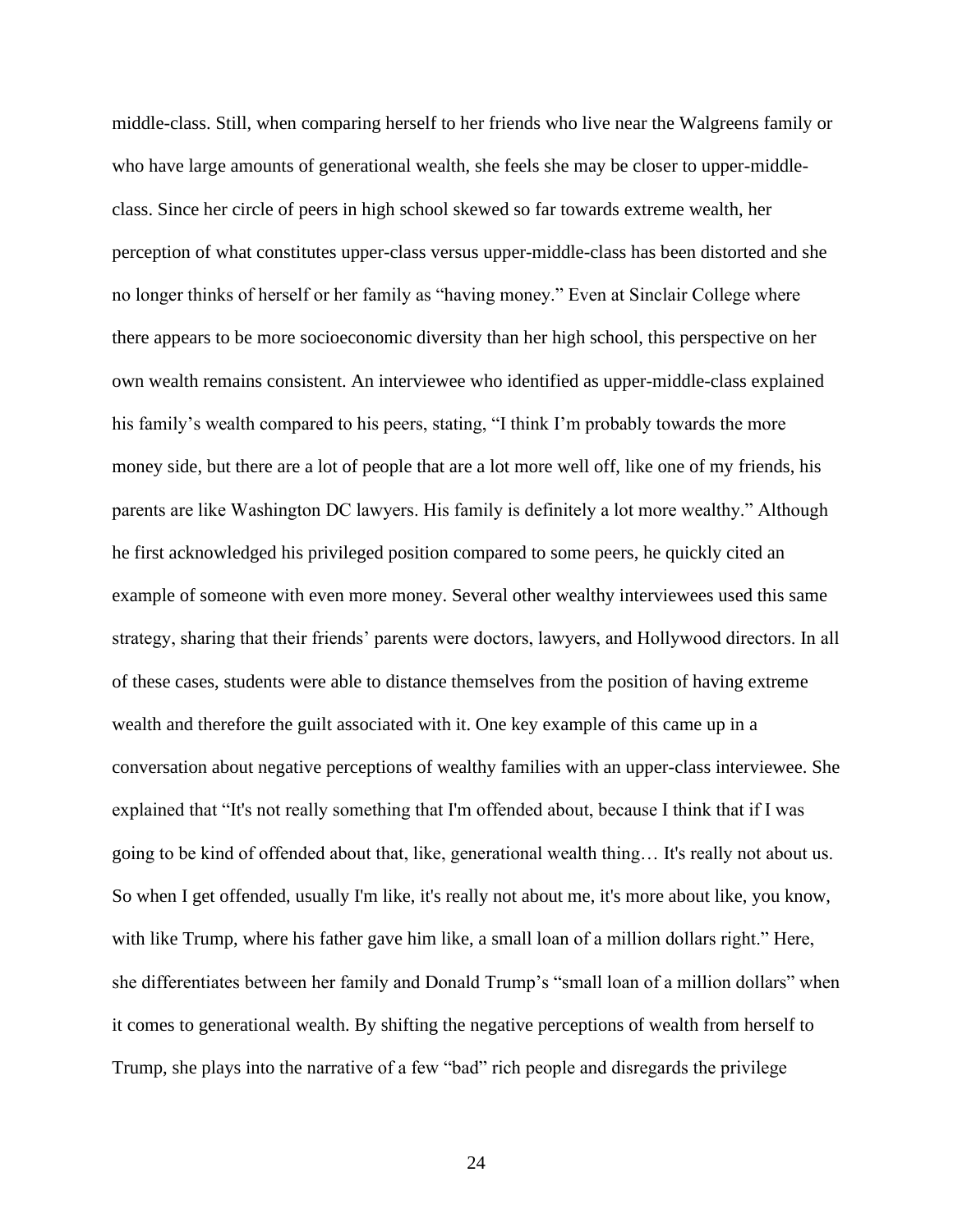associated with her generational wealth. This example clearly demonstrates what many upper and upper-middle-class interviewees seemed to believe: one cannot be viewed as "oppressive" if they themselves are not part of the oppressive group. By shifting the responsibility associated with wealth to someone with even more money, these students were able to remove some of the guilt as well.

Another way that wealthy students can justify their family wealth is by connecting aspects of their identity to lower-income peers. One interviewee shared a story of a roommate, explaining that she was "very unclear about her origins. She's a child of divorce, and her father is poor, but her mother is immensely wealthy. So she kind of drew a lot on identity politics. She sort of likes the identity of having a poor father who lives in a poor part of a poor city or something. But then she very actively ignores the part of her history and identity that is very wealthy and privileged." This student was likely attempting to justify her mother's background by drawing attention to her father's background instead. Regardless of how effective this strategy was, it reflects a trend of downplaying wealth by playing up other aspects of one's identity. Another interviewee shared a similar conflict between her and some wealthier friends, explaining,

So, it's hard sometimes because I feel like they kind of take my experience with things and, not absorb it, but kind of take away from my experience just because they kind of sometimes put me and them in kind of the same group or category about some things… It's kind of taking away from my experiences. Like my one friend who went to a really nice public high school in a really nice area being like, "Oh, yeah, I went to public school too." And, but it's not the same level of public school that I went to, but she's that kind of like making us parallel.

She notes how her wealthier friends often connect with her on shared aspects of their backgrounds, such as attending public school, and how she feels that that detracts from her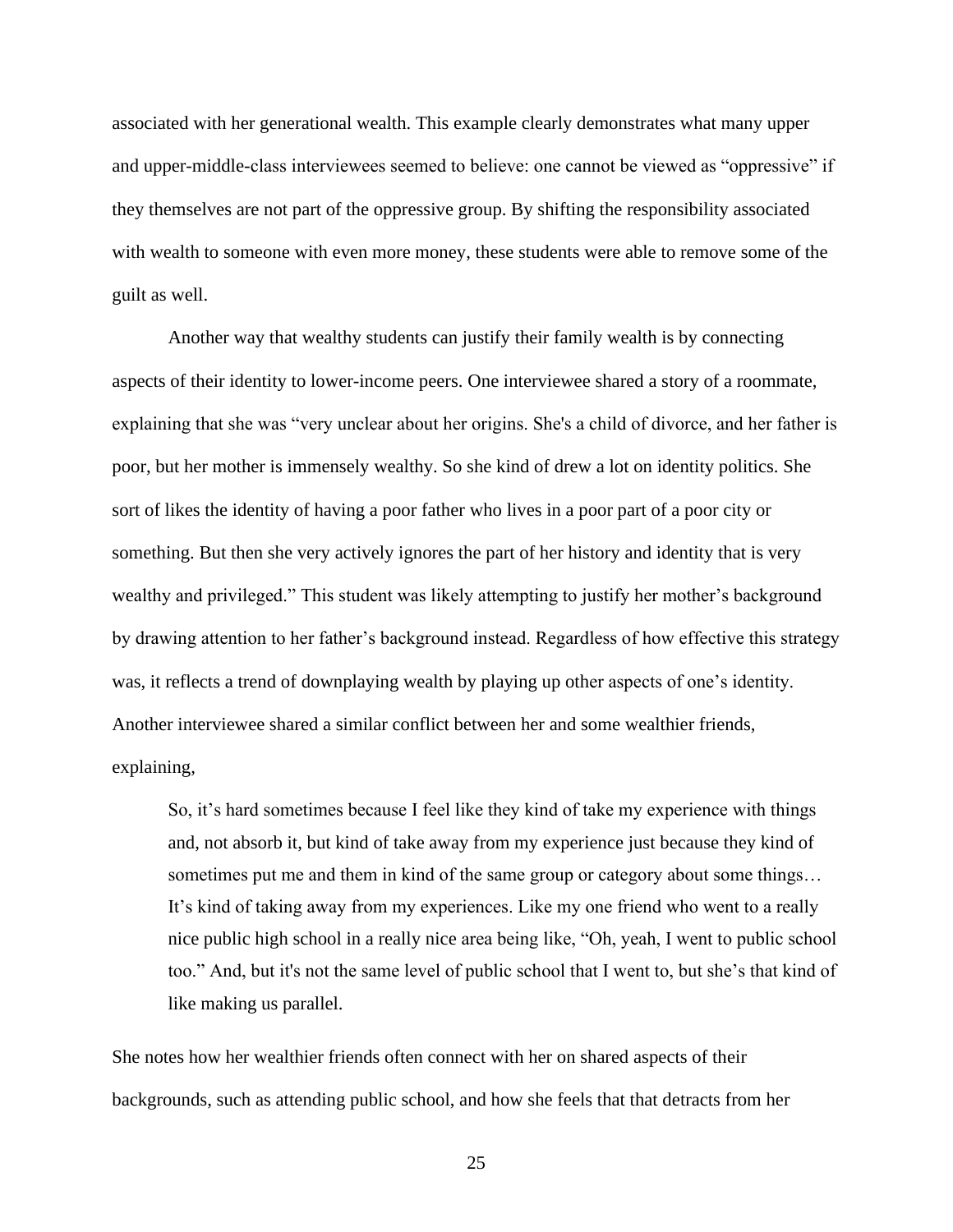experiences there. It appears that these friends, much like the student described in the previous quote, are attempting to create a new category, away from wealth, by playing up their experiences that are parallel with their lower-income peers. By connecting with those who have lower socioeconomic statuses, these students attempt to separate themselves from their wealth and from being members of the oppressive group.

Wealthy students tend to inauthentically perform their financial situation through choices surrounding consumption and performative anxiety about money. This phenomenon of playing down one's wealth can be directly connected to the activist culture and the desire to not seem oppressive while still performing the consumerist culture as discussed in previous sections. Wealthy students are wary about displaying their wealth as it may lead to negative social consequences and thus hide it through performative measures. This playing down of wealth is not the only way that wealthy students perform their socioeconomic statuses as they also do so through intentional and unintentional displays of class privilege.

### *Performing Wealth: Displays of Class Privilege*

Wealthy students and their peers noted numerous displays of class privilege, categorized here as either bold or subtle displays. Bold displays include any outward displays of wealth through things like brands, experiences, or freedom to spend large amounts of money while subtle displays focus more on the privileges that wealthy students have in terms of access to money. Both types of displays complicate the narrative of wealth hiding presented thus far.

Bold displays of class privilege primarily fell into three categories: displays through brands, experiences, and freedom to spend. One lower-middle-class interviewee explained that they primarily recognized wealthier students through, "the items they have, what clothes they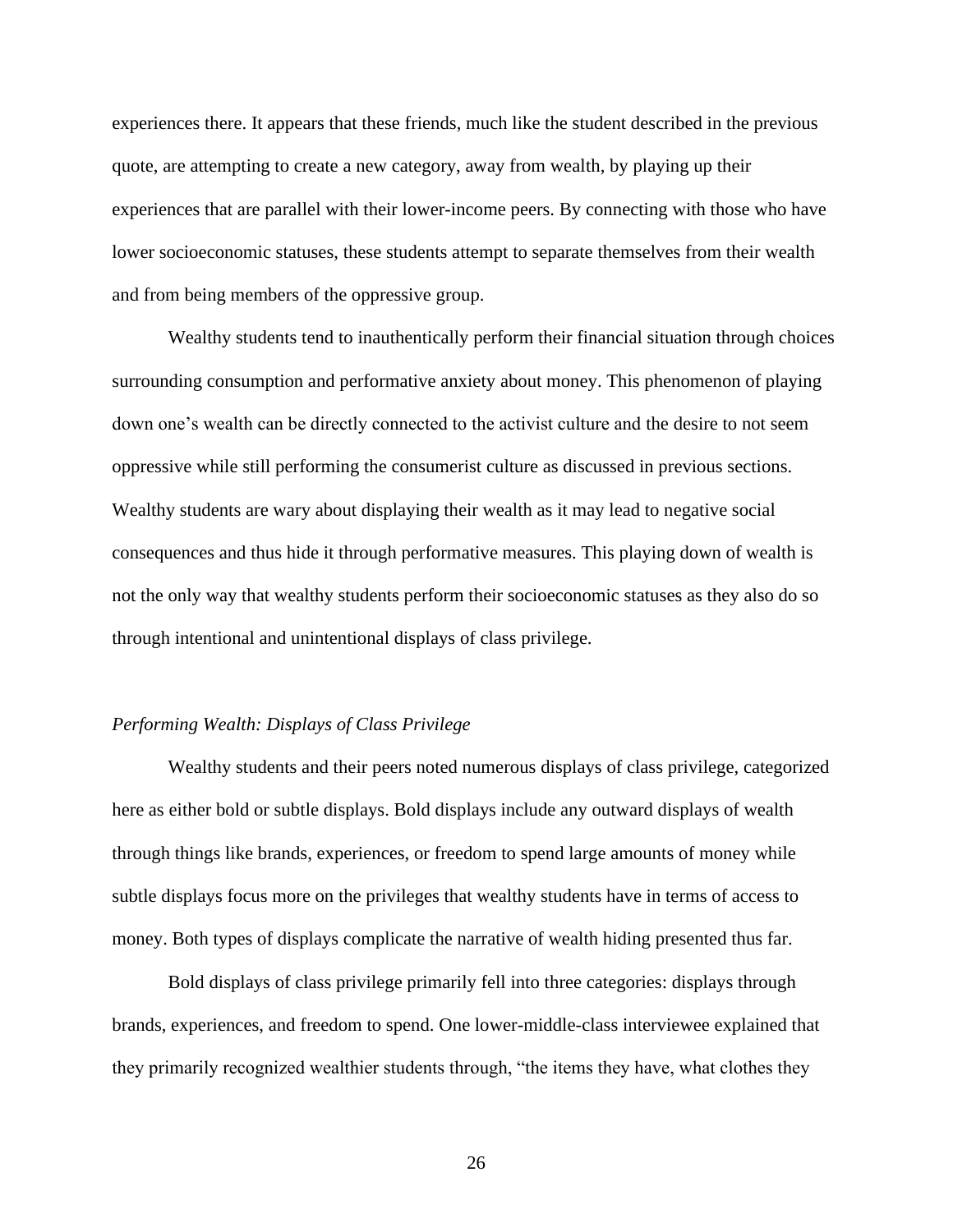have, what kind of technology, how updated it is." Some of the brands and items that several students mentioned associating with wealthy students on campus included Canada Goose Jackets, Patagonia, Macbooks, and Airpods. As these products are all extremely distinctive and the general price point is fairly well known, having any of these products immediately demonstrates some degree of wealth and sets those students apart. When it comes to displays of wealth through experiences, many low-income, lower-middle-class, and middle-class interviewees shared that they frequently felt alienated from their peers when they discussed vacations, gap years, or other expensive experiences. One interviewee who identified as lowermiddle-class shared,

That made me very uncomfortable, especially first-year trying to balance that as these peers and the people I was meeting and hoping to be friends with, all share such phenomenal experiences of like, the gap year they spent in Argentina, or how they always travel with their parent who's a college professor to their conferences all over the world, and like, they've been to eight countries.

These students discussed their unique experiences freely, likely not recognizing how a story about an expensive family vacation was also a display of their class privilege. This was also the case for students who freely spent large amounts of money without much worry. Another lowermiddle-class interviewee explained that,

It's just really, it was really interesting to see how people were so willing to just spend money. They had financial freedom, right? They want to spend \$50 to order food, and they do it. To me, I'm like, \$50? Hell no! But for some of these people, it's really easy for them to spend money. I just noticed that, to me, every purchase is like, hey, think twice about it, but I think the culture on campus is like, hey, if you need to spend money, spend it, which is not an option that everyone has.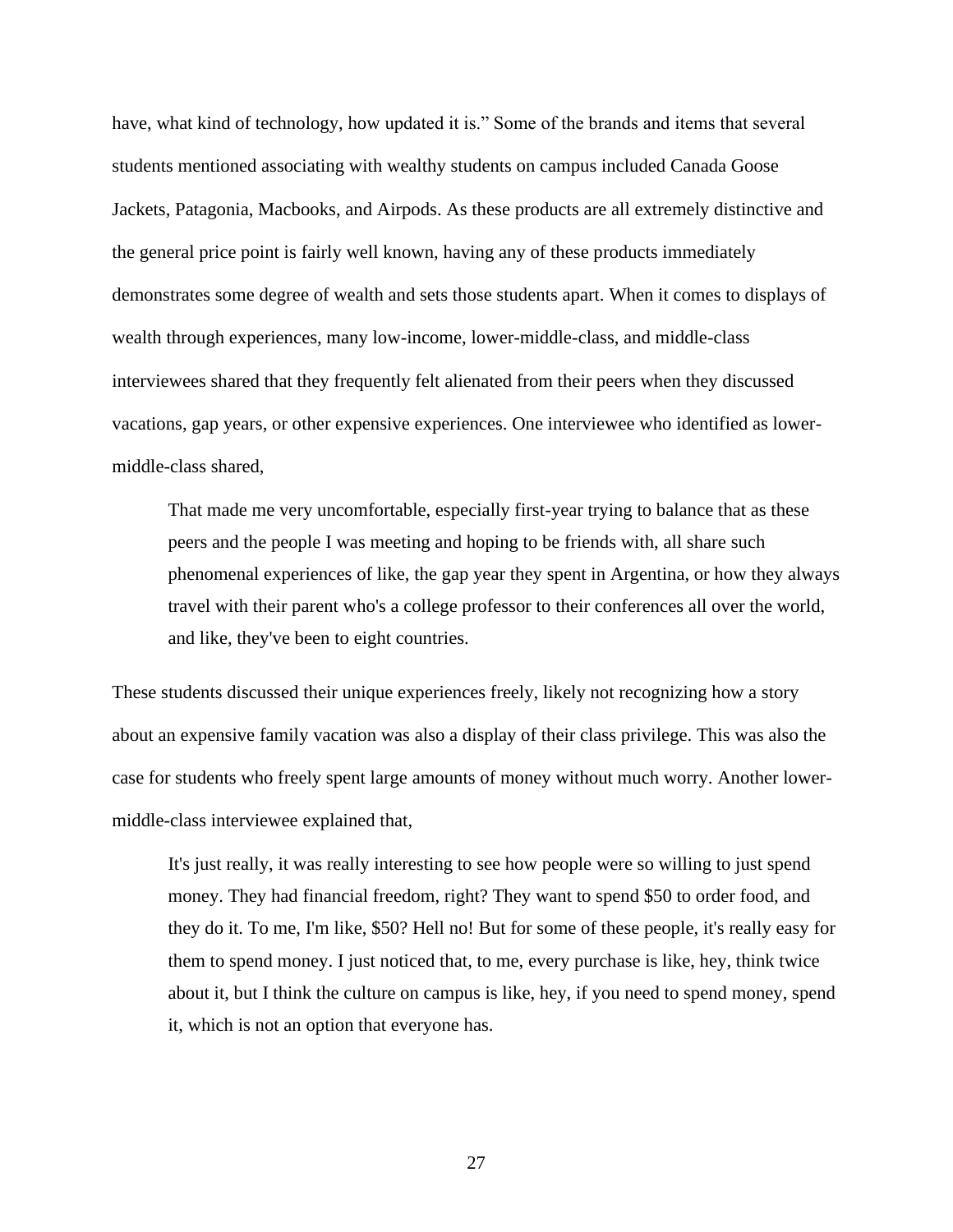Here, she notes how so many of her peers have "financial freedom" and cites the example of spending \$50 to order food which is not an option she feels she has. She goes on to cite a disconnect in campus culture where spending money is seen as the norm but is not always possible for everyone. When comparing this perspective to that of the upper-class student who recognized her "privileged money stress," one can see the difference between the desire to spend money and the feasibility of spending money. This tendency to spend money freely connects back to the culture of consumerism discussed earlier but exposes how this is only available to wealthy students. Wealthy students display their class privilege in bold ways through their possessions, experiences, and financial freedom. It is important to note that nearly all of the interviews where bold displays of class privilege were discussed were with low-income, lowermiddle-class, or middle-class interviewees when discussing the broader campus culture surrounding money. This indicates that upper-middle and upper-class interviewees may view these displays of wealth as normal or not spend much time thinking about these displays of class privilege.

Interviewees who self-identified as upper or upper-middle class tended to identify more subtle displays of their class privilege such as not having to worry about paying for school and rent or not having to work as much as their peers. One upper-middle-class interviewee notes that he is in a privileged position compared to some of his peers and that that has a positive impact on his academic performance, explaining,

When I think about the fact that neither I nor my housemates are paying our rent, our parents are, I think about how there are definitely students here where that's not the case, like their families can't afford to pay their rents for their apartments. I think that's definitely something that affects my ability to focus on academics and not have to worry about money.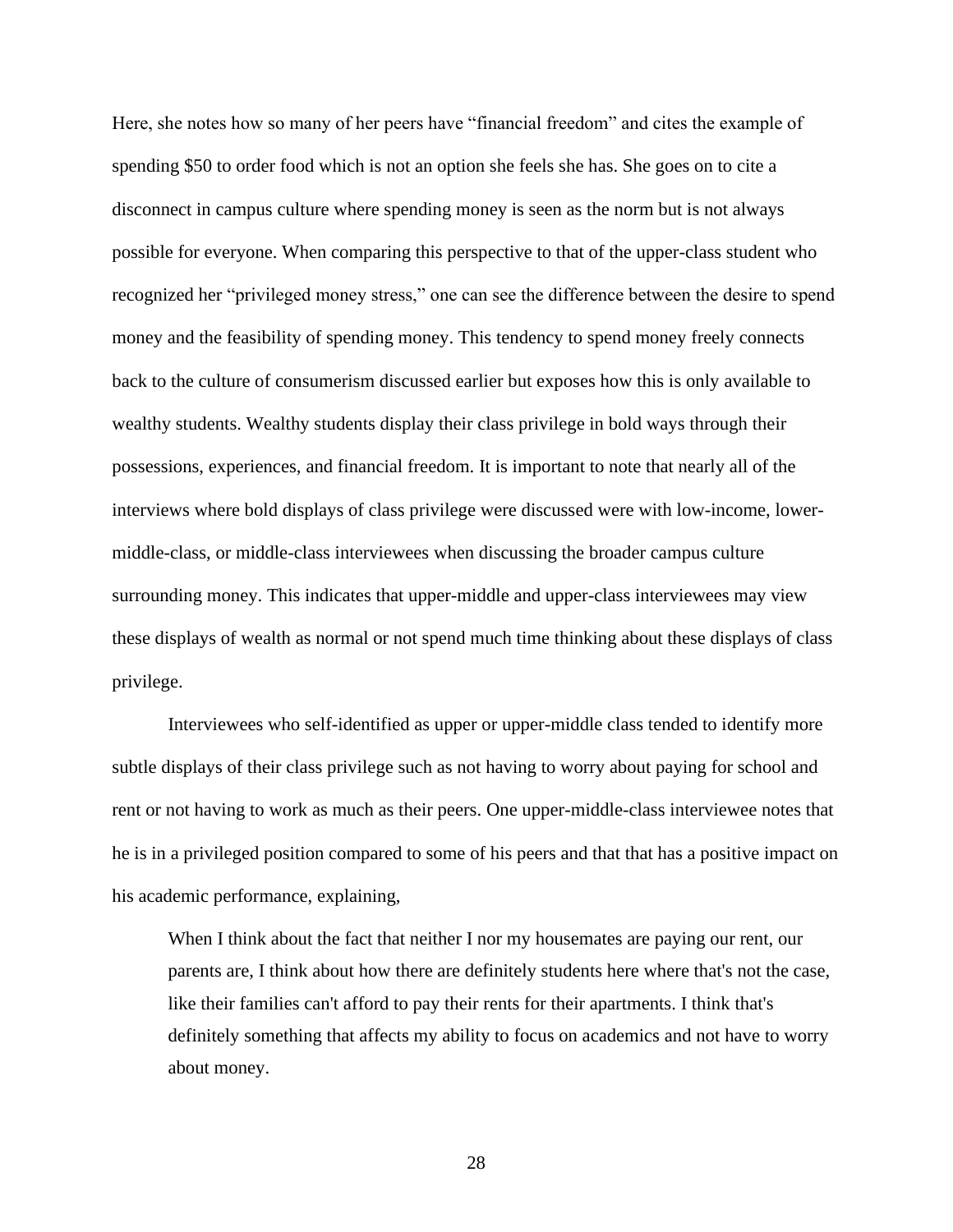Another upper-middle-class interviewee echoed this perspective, stating, "But I'm lucky that my parents helped pay for my college and they have enough money to help me pay for my textbooks because some semesters it's way worse than others." We went on to discuss the importance of having textbooks for academic success. In both of these cases, the students acknowledged that they felt privileged to not have to worry about money for necessities like rent and textbooks. Another interviewee, identifying as upper-class, reflected a similar privilege in the discussion of her part-time job. She explained, "I do have a job, but really I don't work that often, and it's like eight hours a week so I have money to do stuff for social stuff and my parents are able to, you know, pay for an apartment for me and stuff like that." Here, she specifically notes that the purpose of her job is to have money for social events rather than necessities. In all three of these cases, the interviewees did not have to worry about money which in itself is a display of class privilege. It is also important to note that all of these subtle displays were brought up by upper and upper-middle-class interviewees while all of the bold displays discussed in the prior paragraph were brought up by low-income, lower-middle-class, and middle-class interviewees. This may reflect a larger trend in how students perceive their own and their peers' wealth.

Both the more apparent and more subtle displays of class privilege complicate the narrative of wealth hiding discussed in previous sections. As many low-income, lower-middleclass, and middle-class interviewees were able to identify these displays of wealth performed by their peers, it can be argued that wealthy students' attempts to hide their wealth are somewhat ineffective and that perhaps this performance only occurs when it is convenient. A second paradox surrounding wealth emerges when examining the ways that students both play down their wealth and perform it through class privilege displays. While students frequently strive to conform to the values of the activist culture by playing down their wealth, that performance has a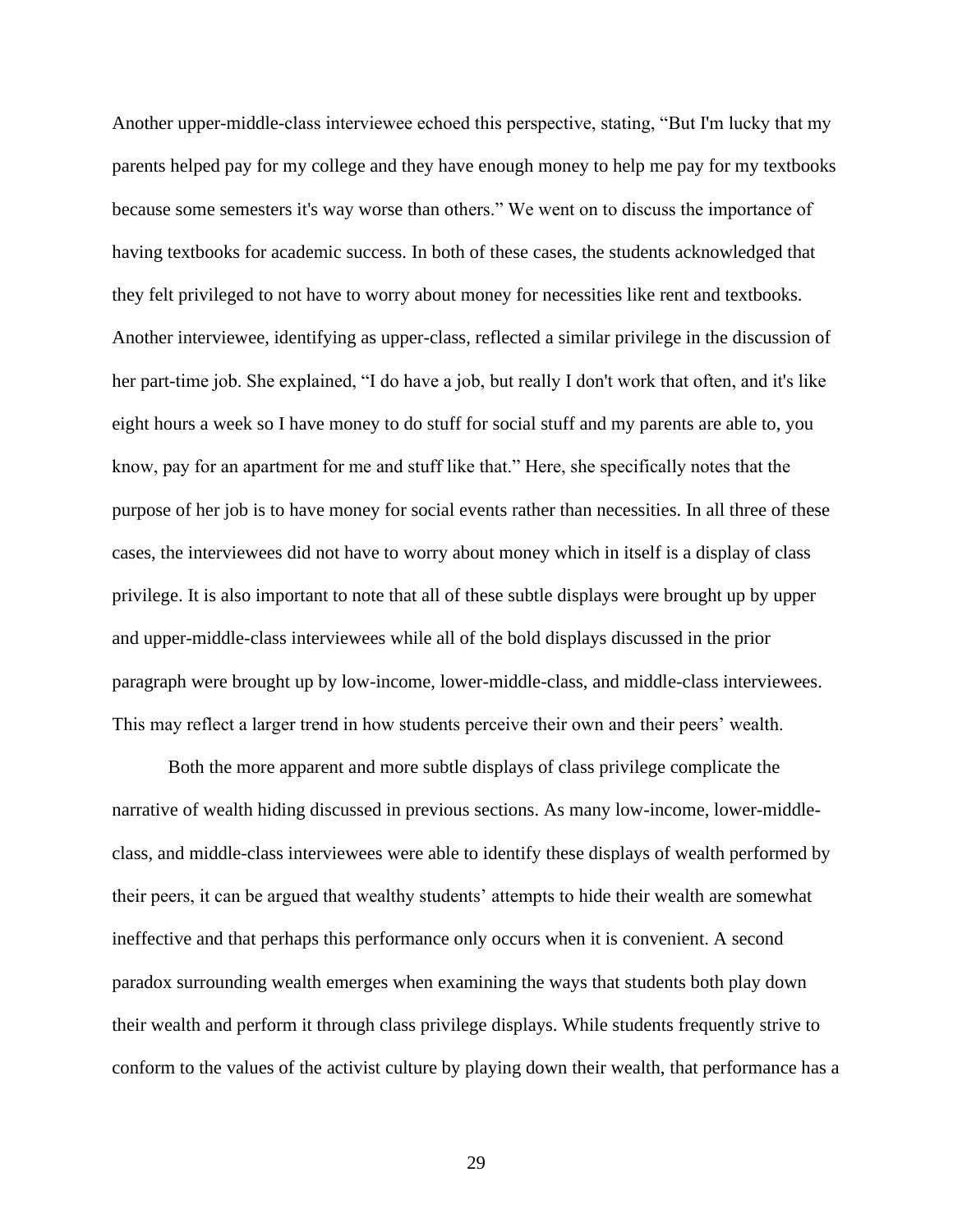limit. Many are unwilling to commit to the anti-capitalist values to a degree to which they may sacrifice the privileges associated with generational wealth or their participation in the culture surrounding consumption. Thus, their participation in the activist culture is, in itself, performative as it is focused more on not being perceived a certain way rather than using one's privilege to make lasting change.

#### **Conclusion**

Through my interviews with twenty-four current students at Sinclair College, I explored several topics relating to the performance and justification of wealth and the general culture surrounding money in a college environment. I found that there are both significant consumerist and activist cultures and that a paradox arises when the two intersect. Spending money is seen as the norm and is often vital to campus social life; simultaneously, there are numerous social movements and widespread anti-capitalist discussions occurring on campus. The combination of these two has created a broader culture of performative activism and wealth hiding. Many students distance themselves from their wealth and the guilt associated with it by creating a separate category away from those who are seen as "oppressive." As a result, many wealthy students tended to play down their wealth in decisions about consumption, through performative anxiety about money, and by comparing themselves to those with more. At the same time, however, many continued to perform their wealth through various displays of class privilege, creating a second paradox of wealth. This is significant because it demonstrates the impact of changing cultural attitudes on elite institutions.

My findings can be summarized into one key takeaway: due to a variety of factors, wealthy students are uncomfortable confronting their wealth and will make considerable efforts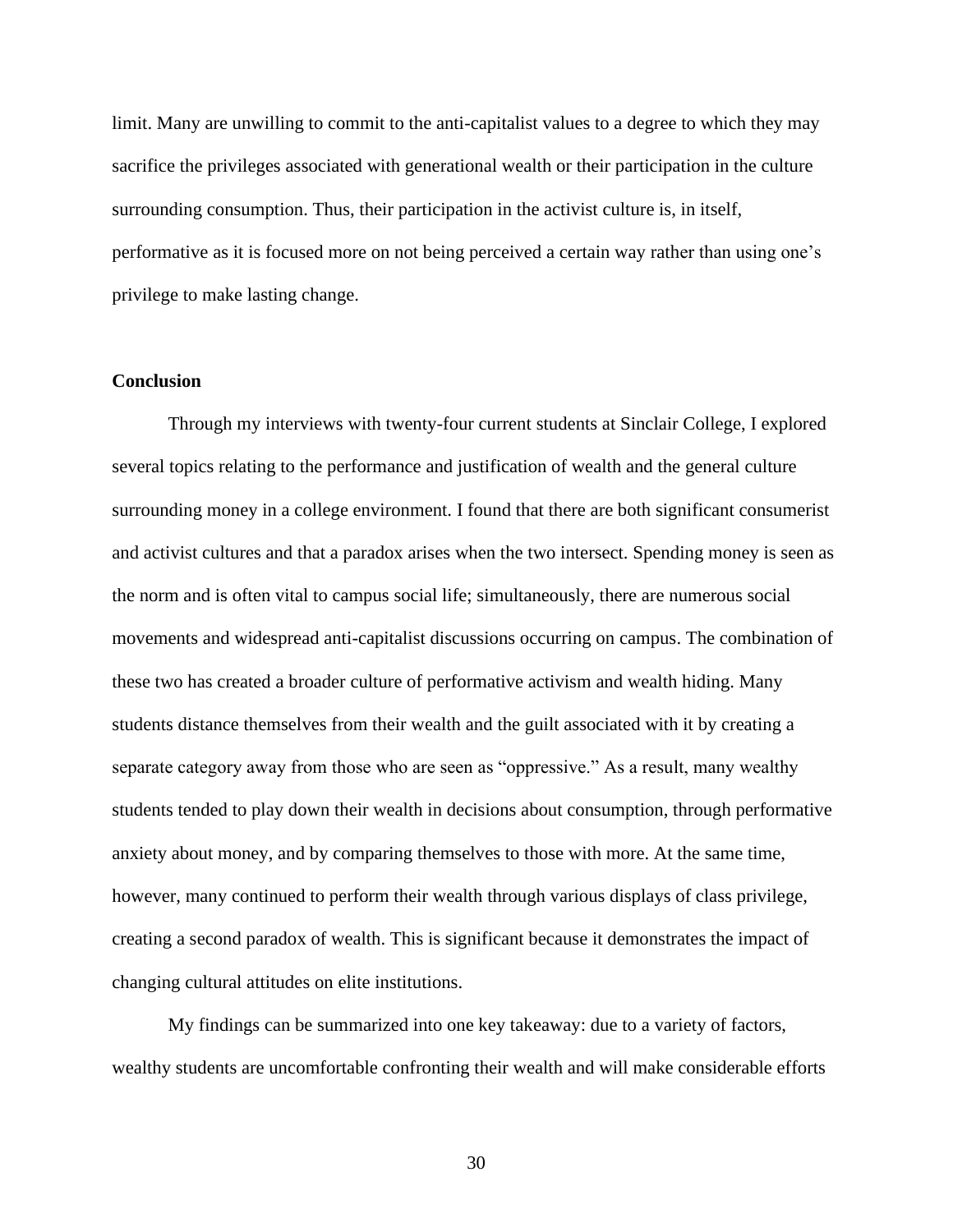to avoid doing so. While many students at Sinclair College benefit from generational wealth and the cultural capital associated with it, they are not immune to the emerging leftist attitudes that are prevalent on college campuses. Now, college students are confronting systemic inequality in higher education and those who benefit from it must adapt their behavior. However, rather than critically consider their own privilege, it seems that many simply modify their behavior and their frontstage performance in order to distance themselves from the "oppressive" group. This phenomenon is by no means new; it can be seen in numerous movements for racial, economic, and gender equality in the past. Still, it is critical for understanding the shifting cultural atmosphere at liberal arts colleges. While wealthy students may appear to care about the activist culture, that care is, in itself, self-protective and performative. It is more about how one is perceived rather than actually making change.

While this paper provides insight into the paradoxes of wealth at a liberal arts college, further research is still needed. As efforts surrounding mutual aid and wealth redistribution become more prevalent across college campuses, more research into these shifting dynamics surrounding wealth would prove beneficial. A longitudinal study on attitudes surrounding money over several classes of students could better capture these shifting dynamics. Nonetheless, Sinclair college provides an example of the two paradoxes of academic wealth—that of consumerism vs. activism and that of simultaneously playing down and displaying one's wealth—as well as the ways in which the values of students at elite institutions fall short in practice.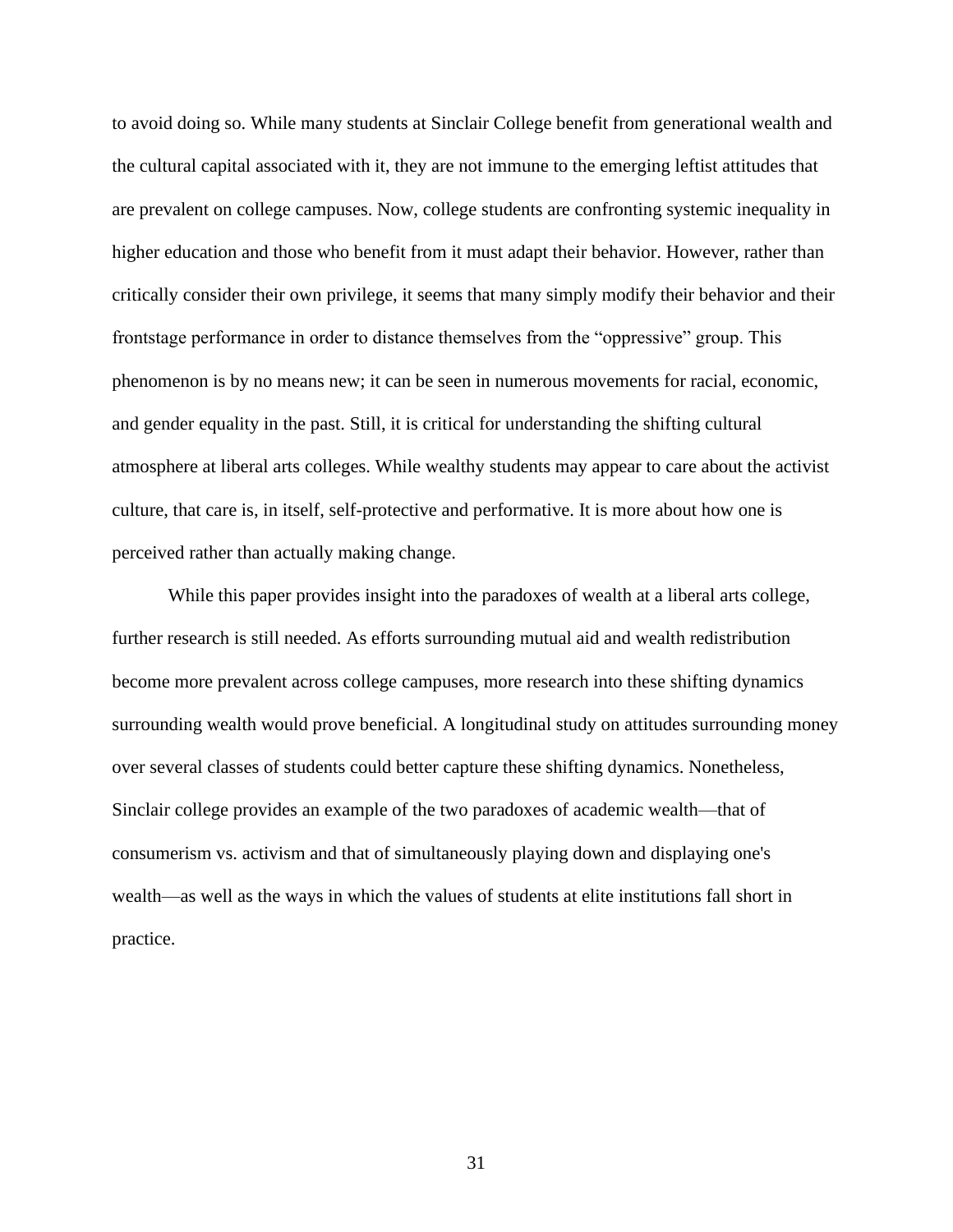#### **Bibliography**

- Armstrong, Elizabeth A., and Laura T. Hamilton,. 2013. *Paying for the Party*. First Harvard University Press paperback edition. Cambridge, Mass. [u.a.]: Harvard Univ. Pr.
- Bourdieu, Pierre. 1984. *Distinction*. Cambridge, Mass. [u.a.]: Harvard Univ. Pr.
- Butler, Judith. 1990. *Gender Trouble*. 1. publ. in Routledge classics. New York [u.a.]: Routledge.
- Calarco, Jessica McCrory. 2018. Negotiating opportunities. Oxford: Oxford University Press.
- Connolly, John, and Andrea Prothero. 2008. "Green Consumption: Life-Politics, Risk and Contradictions." *Journal of Consumer Culture* 8(1):117–45.
- Friedman, Sam, Dave O'Brien, and Ian McDonald. 2021. "Deflecting Privilege: Class Identity and the Intergenerational Self." *Sociology* 55(4):716–33.
- Giesler, Markus, and Ela Veresiu. 2014. "Creating the Responsible Consumer: Moralistic Governance Regimes and Consumer Subjectivity." *Journal of Consumer Research* 41(3):840–57.
- Goffman, Irving. 1956. *The Presentation of Self in Everyday Life*. New York [u.a.]: Anchor Books.
- Halvorsen, Pål. 2020. "A Sense of Unease: Elite High School Students Negotiating Historical Privilege." Journal of Youth Studies 1–16.
- Igra, Mark, Nora Kenworthy, Cadence Luchsinger, and Jin-Kyu Jung. 2021. "Crowdfunding as a Response to COVID-19: Increasing Inequities at a Time of Crisis." *Social Science & Medicine* 282:114105.
- Khan, Shamus Rahman. 2011. *Privilege*. Princeton University Press.
- Jack, Anthony Abraham. n.d. *The Privileged Poor: How Elite Colleges Are Failing Disadvantaged Students*. Cambridge, Mass. [u.a.]: Harvard Univ. Pr.
- Levesque Ware, Claudette. 2002. "Consumerism, credit cards, and college students." *Doctoral Dissertations.*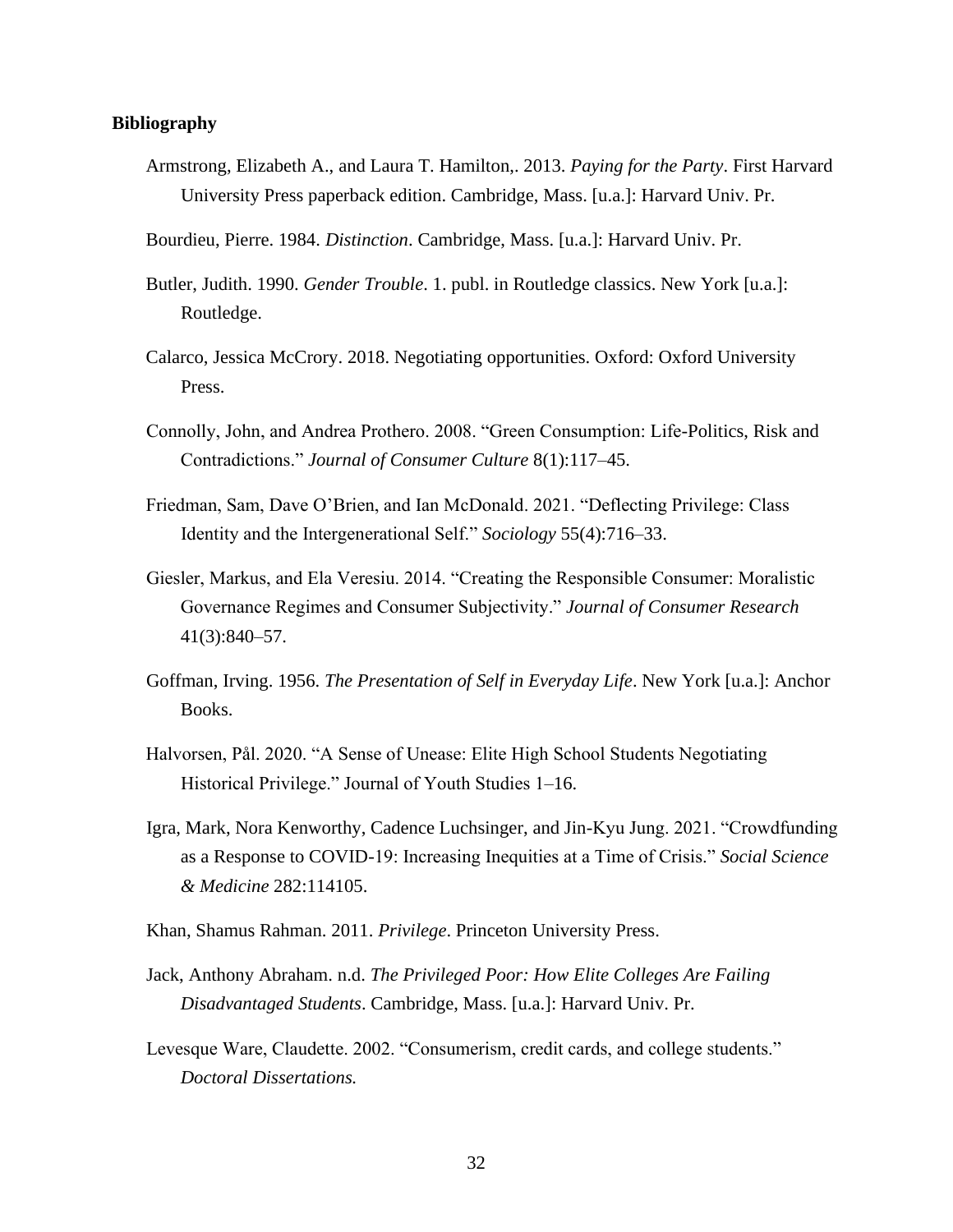- Lyke, Austin. 2020. "College Students' Support for Wealth Redistribution: Evidence From a National Survey." *Journal of College and Character* 21(3):171–85.
- Marine, Susan, and Ruth Lewis. 2019. "Mutuality without Alliance: The Roles of Community in Becoming a College Student Feminist." *Gender and Education* 31(7):886–902.
- Ozymy, Joshua. 2012. "The Poverty of Participation: Self-Interest, Student Loans, and Student Activism." *Political Behavior* 34(1):103–16.
- Peterson, Richard A., and Roger M. Kern. 1996. "Changing Highbrow Taste: From Snob to Omnivore." *American Sociological Review* 61(5):900–907.
- Reger, Jo. 2018. "Academic Opportunity Structures and the Creation of Campus Activism." *Social Movement Studies* 17(5):558–73.
- Rema Reynolds and Darquillius Mayweather. 2017. "Recounting Racism, Resistance, and Repression: Examining the Experiences and #Hashtag Activism of College Students with Critical Race Theory and Counternarratives." *The Journal of Negro Education* 86(3):283–304.
- Resource Generation, 20 Sept. 2021, https://resourcegeneration.org/.
- Sassatelli R. 2006. Virtue, responsibility and consumer choice: framing critical consumerism. In *Consuming Cultures, Global Perspectives: Historical Trajectories and Multicultural Conflicts*, ed. J Brewer, F Trentmann, pp. 219–50. Oxford, UK: Berg
- Schor, Juliet. 1999. *The Overspent American: Why We Want What We Don't Need*. New York: Harper Perennial.
- Schor, Juliet. 2005. *Born to Buy: the Commercialized Child and the New Consumer Culture.*  New York: Scribner.
- Sherman, Rachel. 2017. "Conflicted Cultivation: Parenting, Privilege, and Moral Worth in Wealthy New York Families." *American Journal of Cultural Sociology* 5(1):1–33.
- Sherman, Rachel. 2017. *Uneasy Street: The Anxieties of Affluence*. Princeton University Press.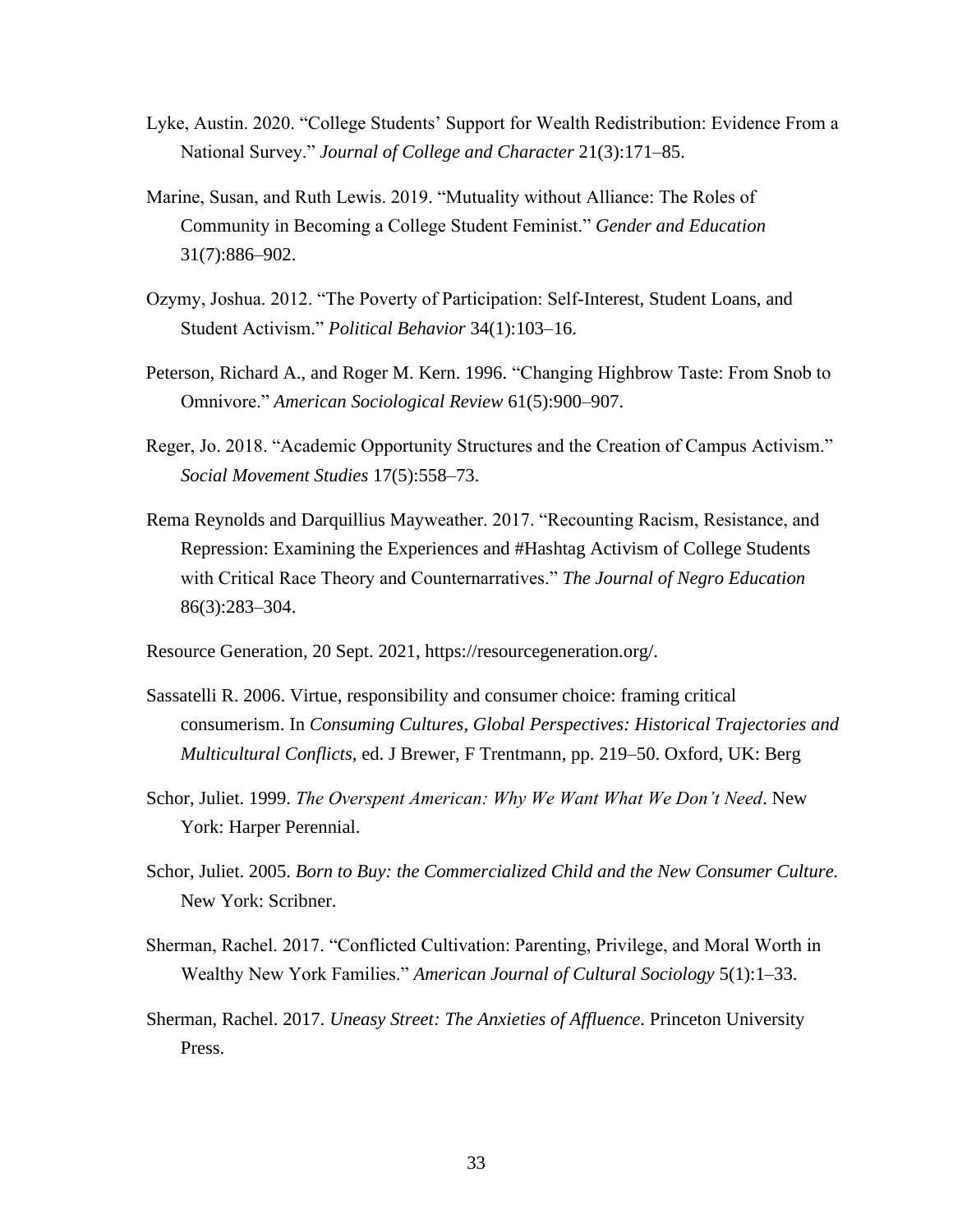- Smith, Marisa A., Lillie D. Williamson, and Cabral A. Bigman. 2020. "Can Social Media News Encourage Activism? The Impact of Discrimination News Frames on College Students' Activism Intentions." *Social Media and Society* 6(2).
- Takacs, Christopher George. 2020. "Becoming Interesting: Narrative Capital Development at Elite Colleges." *Qualitative Sociology* 43(2):255–70.
- Warde, Alan. 2015. "The Sociology of Consumption: Its Recent Development." *Annual Review of Sociology* 41(1):117–34.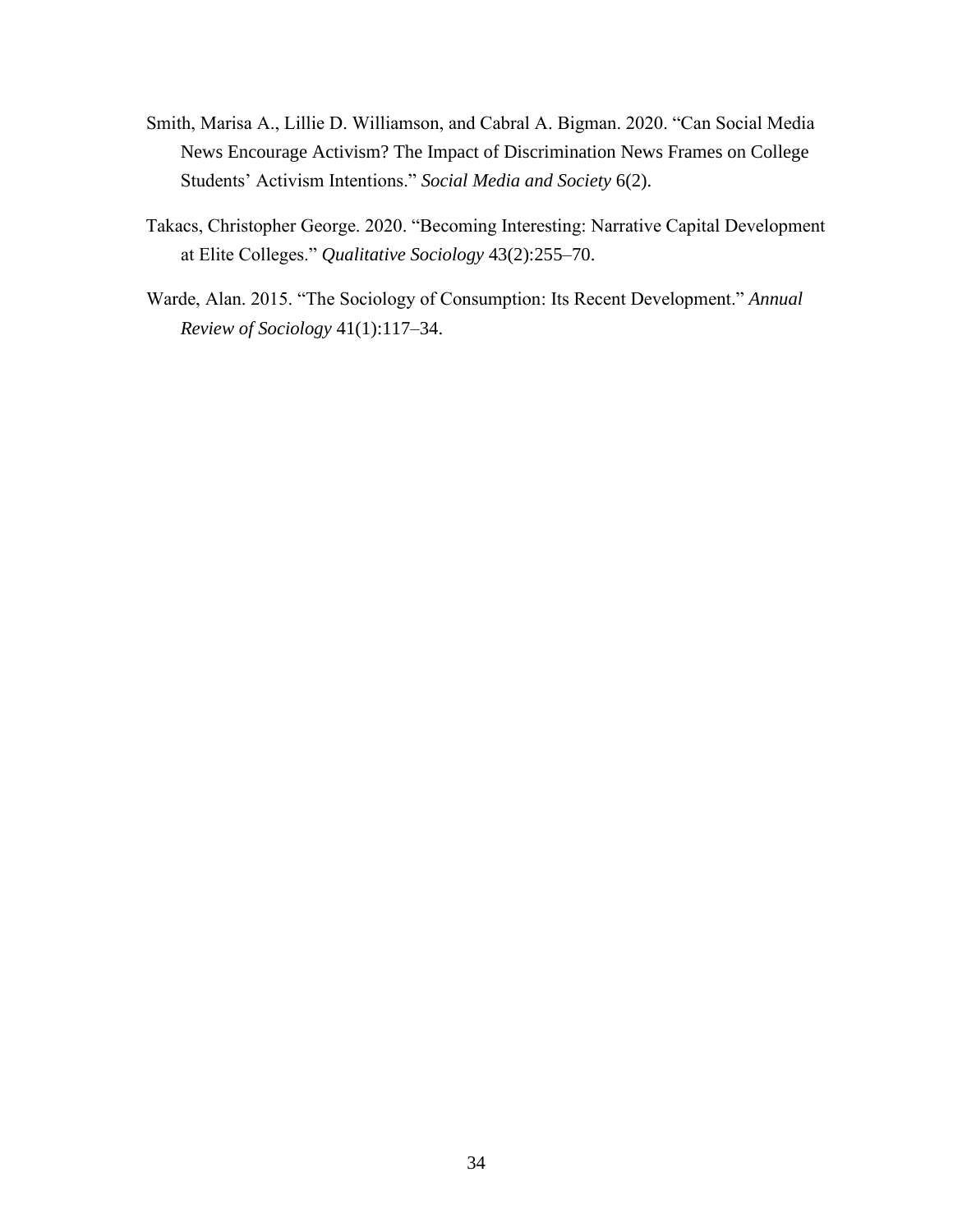# **Appendix A: Tables**

# *Figure 1. Levels of Need*

| Financial Aid Need Level | Respondents | Sample Frame | <b>Student Body</b> |
|--------------------------|-------------|--------------|---------------------|
| High                     | 50%         | 45%          | 45%                 |
| Medium-High              | 17%         | 14%          | 14%                 |
| Medium                   | 17%         | 18%          | 18%                 |
| Medium-Low               | 8%          | 7%           | 7%                  |
| Low                      | 8%          | 16%          | 16%                 |

# *Figure 2. Cohort Year*

| Cohort            | Respondents | Sample Frame | <b>Student Body</b> |
|-------------------|-------------|--------------|---------------------|
| 2nd Year          | 46%         | 35%          | 35%                 |
| 3rd Year          | 25%         | 30%          | 30%                 |
| 4th or $5th+Year$ | 29%         | 36%          | 36%                 |

# *Figure 3. Self-Identification of Socioeconomic Status*

| Income Level                | Respondents |
|-----------------------------|-------------|
| Low-Income or Working-Class | 17%         |
| Lower-Middle-Class          | 21%         |
| Middle-Class                | 29%         |
| Upper-Middle-Class          | 17%         |
| Upper-Class                 | 17%         |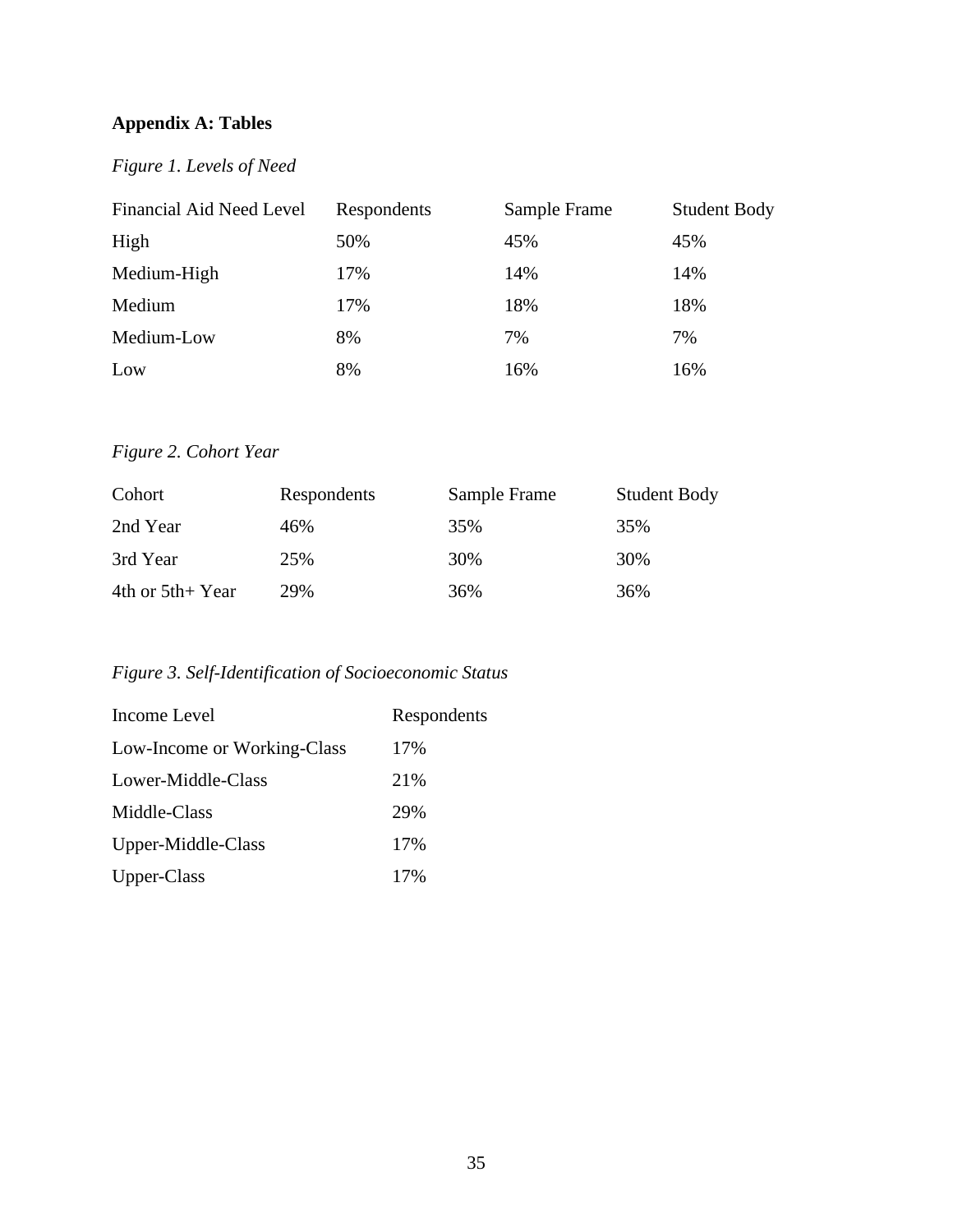#### **Appendix B: Interview Schedule**

Opening question: What did you expect from Sinclair, and what were you excited about when you were getting ready to attend? This could be in terms of social life, academics, or any other aspect of the school.

When you compare these expectations to your own experience, what aspects are similar and what aspects are different?

Are there any key factors or barriers that contribute to these differences? How so? The hidden curriculum: How does Sinclair differ from your high school, and how did that impact your transition to Sinclair?

Did you face any challenges during this transition? If so, what was that experience like? Is there anything in college, academically, socially, or otherwise, that you feel you could have been better prepared for?

Are there any tools or resources you wish had been available to you? How would that have impacted your transition?

Social: Can you tell me a bit about your social experiences on campus? This could include the things you and your friends do for fun, how you balance social life with other aspects of college, or anything else relating to peer-to-peer relationships.

How do you balance academics, extracurriculars, and social life? What challenges do you face in doing so?

Have you ever not been able to participate in either a campus event or something with your peers? What was that experience like, and what limited your ability to participate? How would you describe the broader social culture at Sinclair?